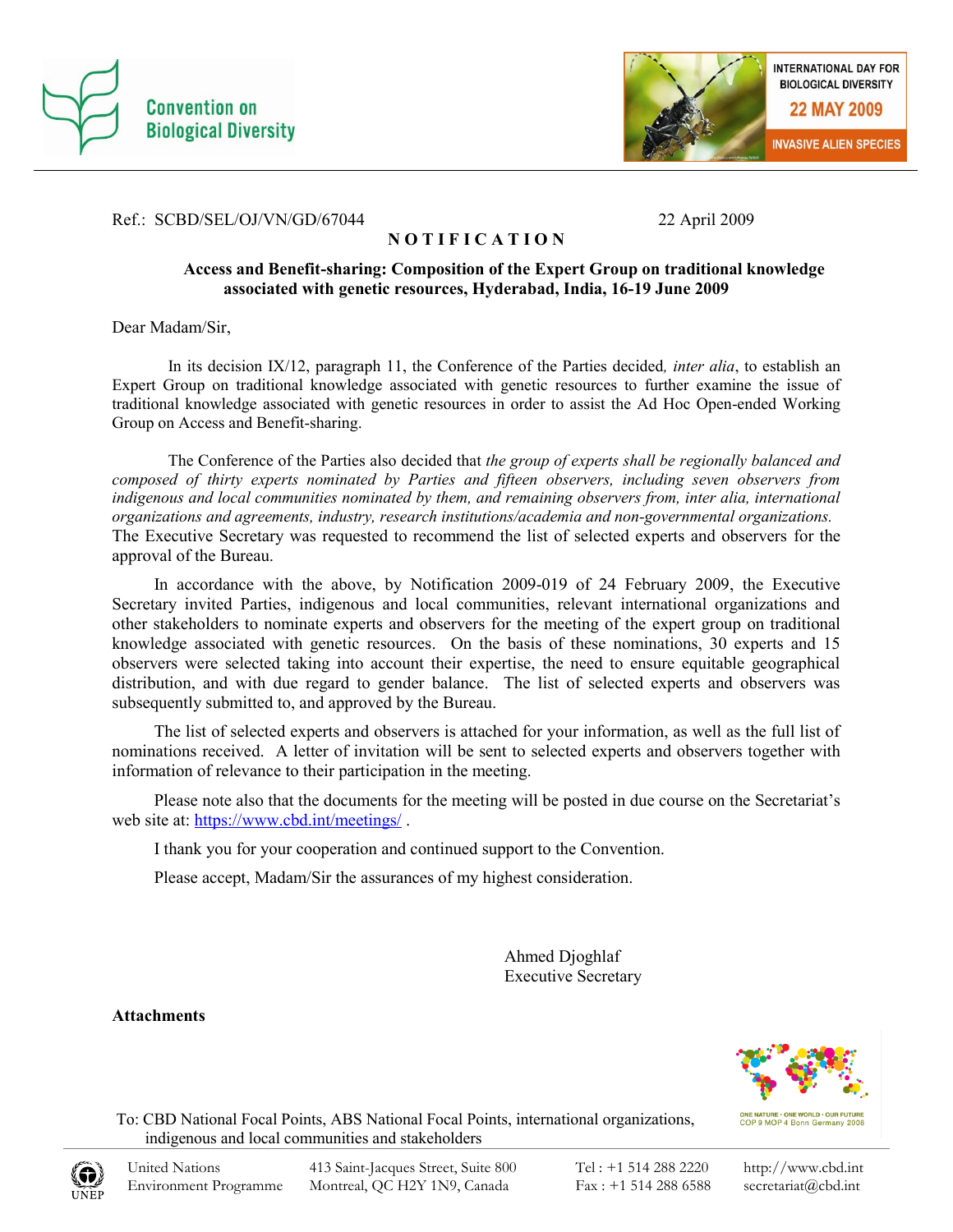#### **Expert Group on traditional knowledge associated with genetic resources Hyderabad, India, 16-19 June 2009**

## **SELECTED EXPERTS**

#### **AFRICA**

| Mr. Augustine Bokwe                |
|------------------------------------|
| Mrs. Hoda Abdellateef              |
| Ms. Gytha A. Nuno                  |
| Mr. Mamadou Ouattara               |
| Mr. Suchanandan Atal               |
| Dr. Mwananyanda Mbikusita Lewanika |
|                                    |

## **ASIA**

| China           | Dr. Dayuan Xue                   |
|-----------------|----------------------------------|
| India           | Dr. V. K. Gupta                  |
| Indonesia       | Mr. Achmad Gusman Catur Siswandi |
| Iran            | Mr. Shahab Addin Montazamy       |
| Malaysia        | Prof. Gurdial Singh Nijar        |
| The Philippines | Atty. Eugenio A. Insigne         |

## **CEE**

| Georgia    | Ms. Mariam Jorjadze             |
|------------|---------------------------------|
| Moldova    | Mrs. Ala Rotaru                 |
| Russia     | Mr. Evgeny A. Kuznetsov         |
| Serbia     | Dr. Suzana Djordjevic-Milosevic |
| Tajikistan | Mr. Jamshed Akramov             |
| Uzbekistan | Mr. Sobirov Ulmas               |

## **EU/JUSCANZ**

| Mr. John von Doussa |
|---------------------|
| Ms. Cosima Hufler   |
| Ms. Sandra K. Leduc |
| Dr. Andreas Drews   |
| Ms. Tone Solhaug    |
| Mr. Mattias Ahren   |
|                     |

## **GRULAC**

| unvern        |                                 |
|---------------|---------------------------------|
| Argentina     | Dra. Teodora Zamudio            |
| <b>Brazil</b> | Mrs. Daniela Guimaraes Goulart  |
| Costa Rica    | Mrs. Silvia Rodriguez Cervantes |
| Guatemala     | Mr. Cesar Augusto Azurdia Perez |
| Mexico        | Mr. Jose Luis Real Duenas       |
| Saint Lucia   | Mr. Leslie Charles              |
|               |                                 |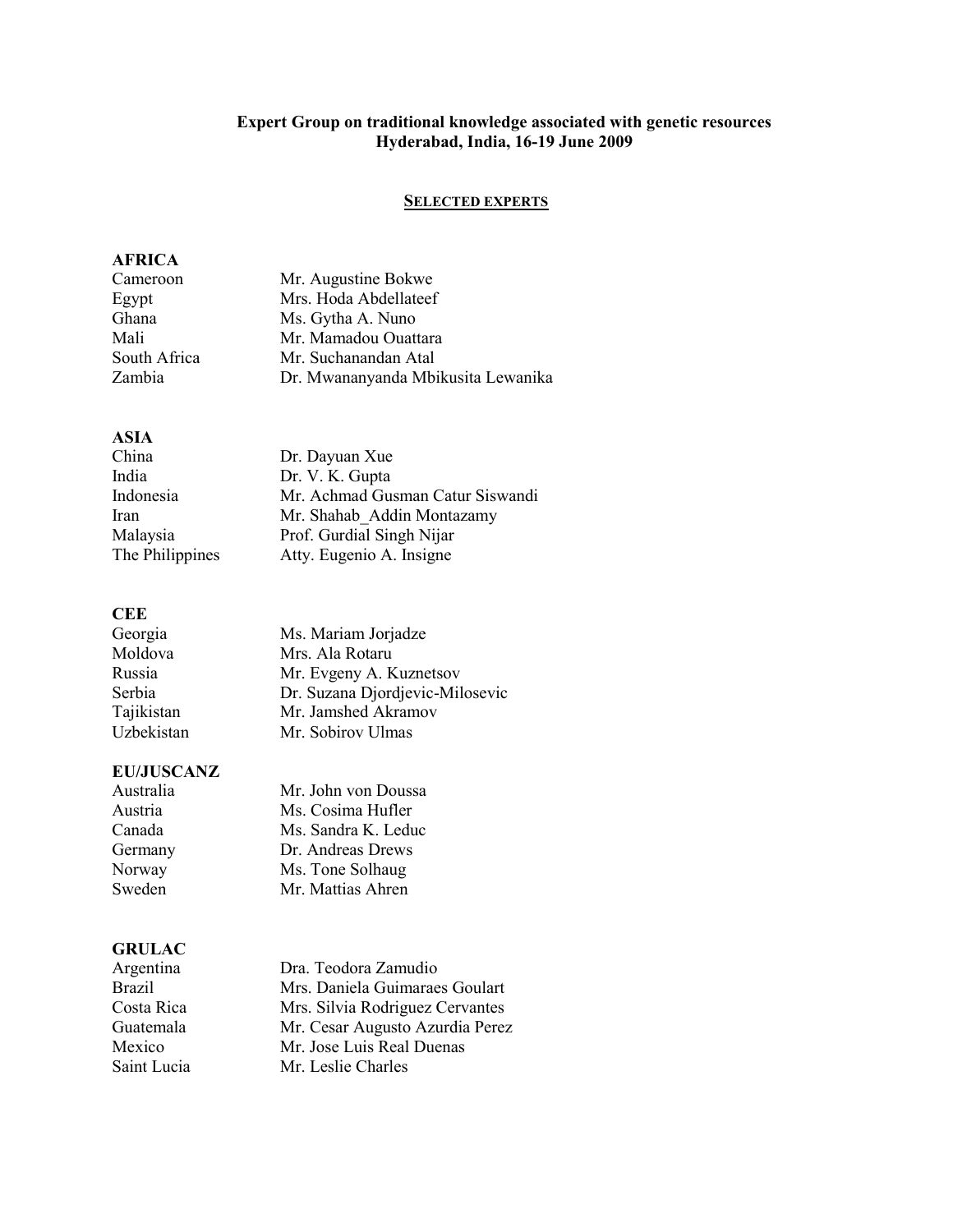#### **Expert Group on traditional knowledge associated with genetic resources Hyderabad, India, 16-19 June 2009**

#### **SELECTED OBSERVERS**

#### **INDIGENOUS AND LOCAL COMMUNITIES**

Mrs. Victoria Esther Camac Ramirez, Associacion Ixacavaa de Desarrollo e Informacion Indigena (ASIDII) Mr. Merle Craig Alexander, Dena Kayeh Institute Ms. Lucy Mulenkei, Indigenous Information Network Mr. John Petter Gintal, Saami Council Mr. Glen Alan Kelly, South West Aboriginal Land and Sea Council Ms. Nyurguyana Dordina, Russian Association of Indigenous Peoples of the North (RAIPON)

Ms. Jocelyn Carino Nettleton, Tebtebba Foundation

#### **INDUSTRY**

Mr. Michael D. Hauser, Monsanto Company

#### **INTERNATIONAL ORGANIZATIONS AND AGREEMENTS**

Prof. Michael Dodson, United Nations Secretariat of the Permanent Forum on Indigenous Issues (UNPFII)

Ms. Begona Venero Aguirre, World Intellectual Property Organisation (WIPO)

#### **NON-GOVERNMENTAL ORGANIZATIONS**

Ms. Christine von Weizsacker, European Network on Ecological Reflection and Action (ECOROPA) Mr. Kabir Bavikatte, Natural Justice

#### **RESEARCH INSTITUTIONS/ACADEMIA**

Dr. Ruchi Pant, International Institute for Environment and Development (IIED) Prof. Martin Nakata, FAIRA, University of Technology, Australian Indigenous Education Jumbunna House of Learning

Mrs. Topi Basar, University of Delhi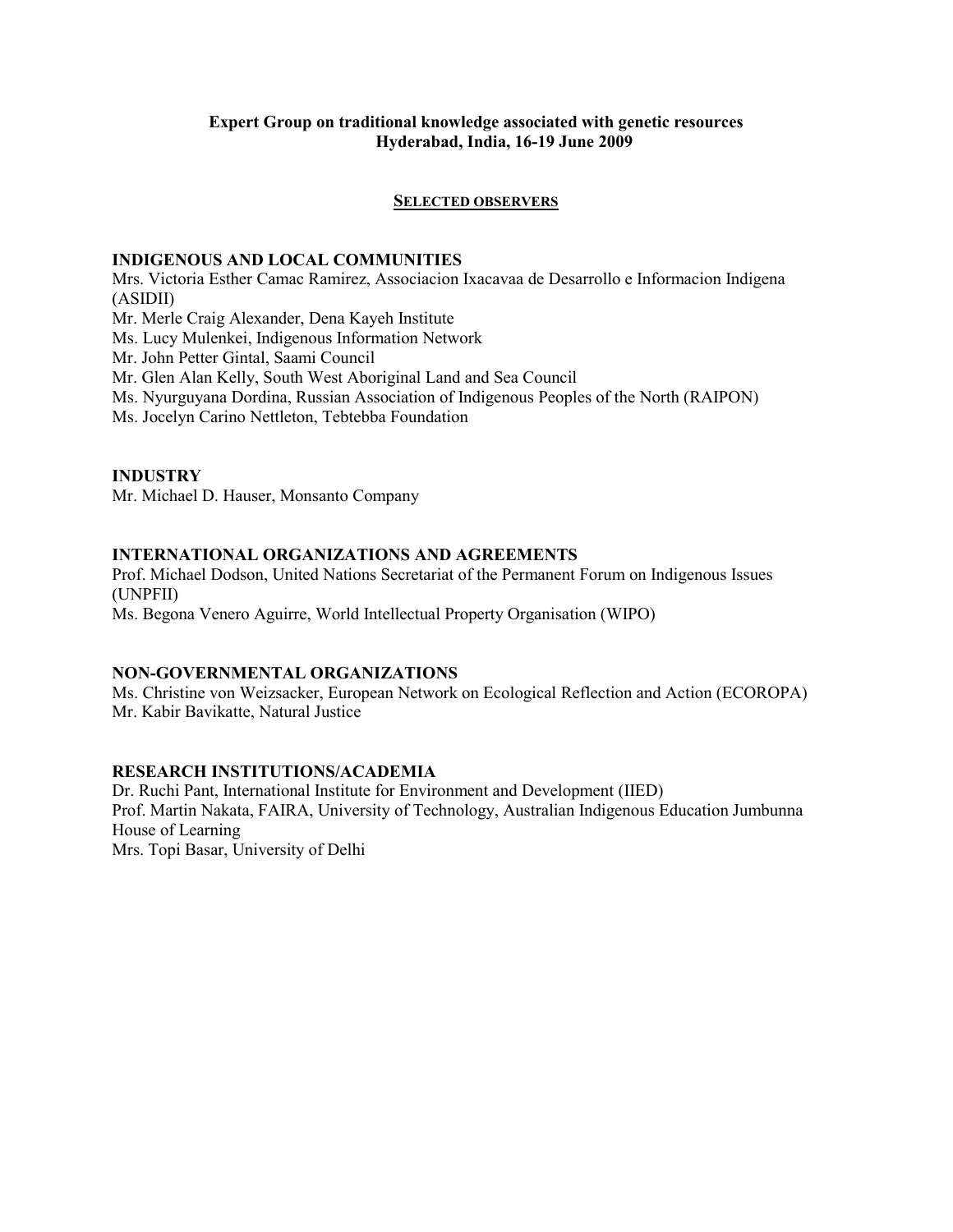# **EXPERT GROUP ON TRADITIONAL KNOWLEDGE ASSOCIATED WITH GENETIC RESOURCES HYDERABAD, INDIA, 16 – 19 JUNE 2009**

**List of Nominations of Experts and Observers**

| <b>GOVERNMENT NOMINATED EXPERTS</b> |                |                                        |                                                                                                                                                                                                      |
|-------------------------------------|----------------|----------------------------------------|------------------------------------------------------------------------------------------------------------------------------------------------------------------------------------------------------|
| <b>AFRICA</b>                       |                |                                        |                                                                                                                                                                                                      |
| Cameroon                            |                | Mr. Augustine Bokwe                    | BA in Forestry - Chef traditionnel des peoples de Korup, Director of<br>Centre for Environmental, Forestry and Agriculture Information<br>(CEFAI)<br>Languages: English, French                      |
| Comoros                             | $\overline{2}$ | Mr. Mohamed Ali Mlazahahe              | Maîtrise en Biologie Générale, Dip. Universitaire générales en biologie<br>géologie - ingénieur écologue en environnement industriel et urbain<br>Languages: French, English intermediate            |
| Egypt                               | 3              | Mrs. Hoda Abdellateef                  | PhD on Environmental Studies on Aquatic Plants in Egypt<br>Environmental Researcher in Wadi Allaqi Biosphere Reserve, Nature<br>Conservation, EEAA<br>Languages: English                             |
| Egypt                               | 4              | Mr. Adel Abd Alla Soliman<br>Tag-Eldin | B.Sc. in Education Technology and Computer Science - Manager<br>Assistant, Medicinal Plants Conservation Project with UNDP and<br>Egyptian Environmental Affairs Agency (EEAA)<br>Languages: English |
| Ghana                               | 5              | Ms. Gytha A. Nuno                      | Behavioural Science Major - Social Entrepreneur/Environmental<br>Consultant for Environcare Wagon (ECWA) to plan, implement,<br>support and promote fringe communities<br>Languages: English         |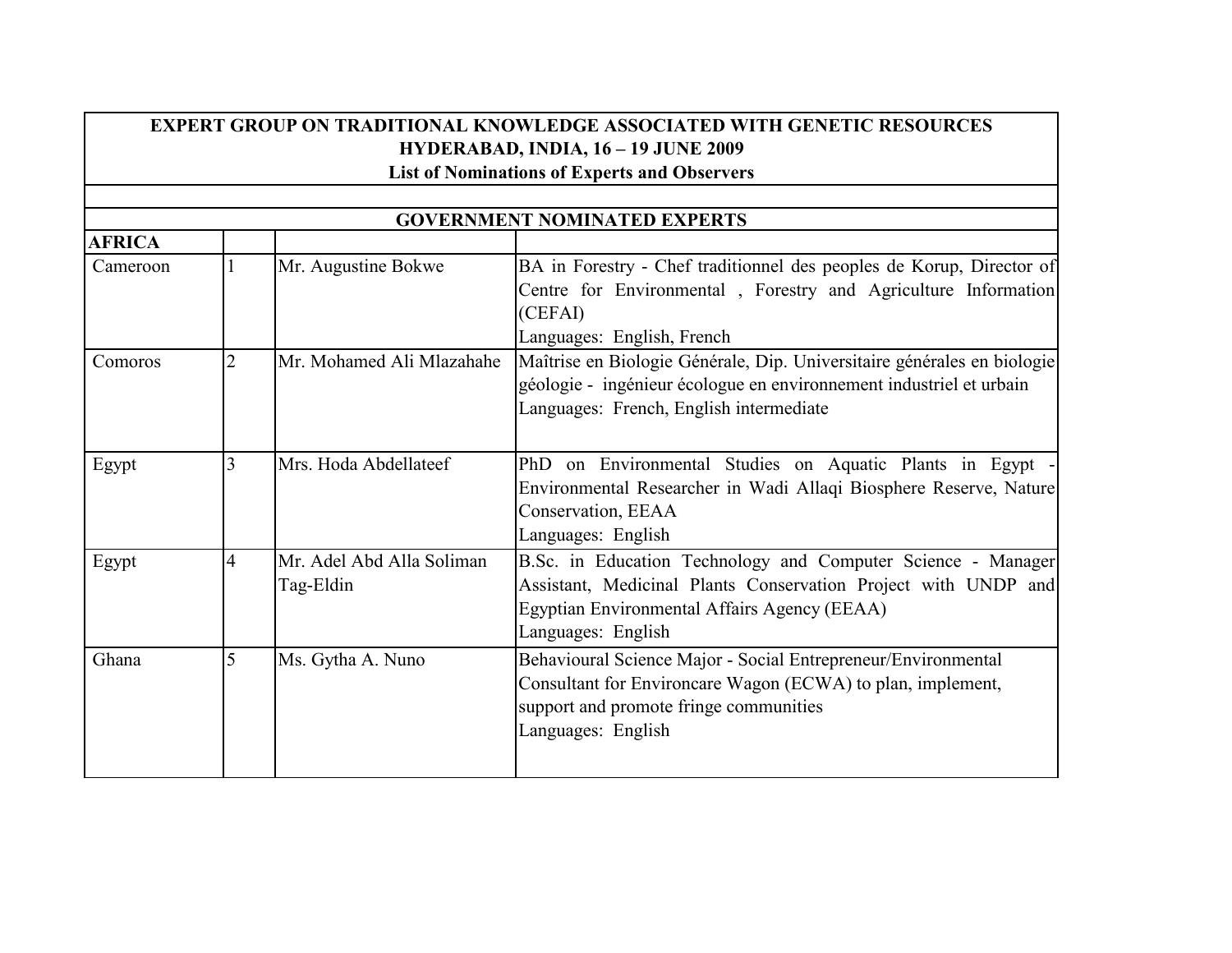| Ghana                             | 6  | Prof. Edwin Akonno Gyasi              | PhD Geography (Minor: Agricultural Economics & African Studies) -<br>Professor of Geography and Resource Development, University of<br>Ghana<br>Languages: English                                       |
|-----------------------------------|----|---------------------------------------|----------------------------------------------------------------------------------------------------------------------------------------------------------------------------------------------------------|
| Mali                              |    | Mr. Diakité Tiémoko                   | Ms. of Science Research - Membre du Comité National d'orientation de<br>la recherche agricole<br>Languages: French, English                                                                              |
| Nigeria                           | 8  | Mrs. Benedicta Olayinka<br>Falana     | Ms. of Science Environmental Control and Management - Desk Officer<br>(ABS)/ P. Wildlife Officer, Federal Ministry of Environment<br>Language: English                                                   |
| Nigeria                           | 9  | Mr. Danmasani Dahiru                  | No C.V. received                                                                                                                                                                                         |
| South Africa                      | 10 | Mr. Suchanandan Atal                  | Ms. of Psychology of Education and current PhD in investigating the<br>protection of indigenous knowledge system (OKS) - Director of<br><b>Advocacy and Policy Development</b><br>Languages: English     |
| Sudan                             | 11 | Ms. Hurria Ismail Abdele<br>Mohsin    | BA of Laws - Solicitor General, delegated from the Minister of Justice<br>to work as a Legal Advisor of Legal Departments at: Registrar of<br>Labors' Association, Administrative Inspection Organ, etc. |
| Zambia                            | 12 | Dr. Mwananyanda Mbikusita<br>Lewanika | PhD in biochemistry - Executive Director, National Institute of<br>Scientific and Industrial Research<br>Languages: English                                                                              |
| ASIA and<br>the<br><b>PACIFIC</b> |    |                                       |                                                                                                                                                                                                          |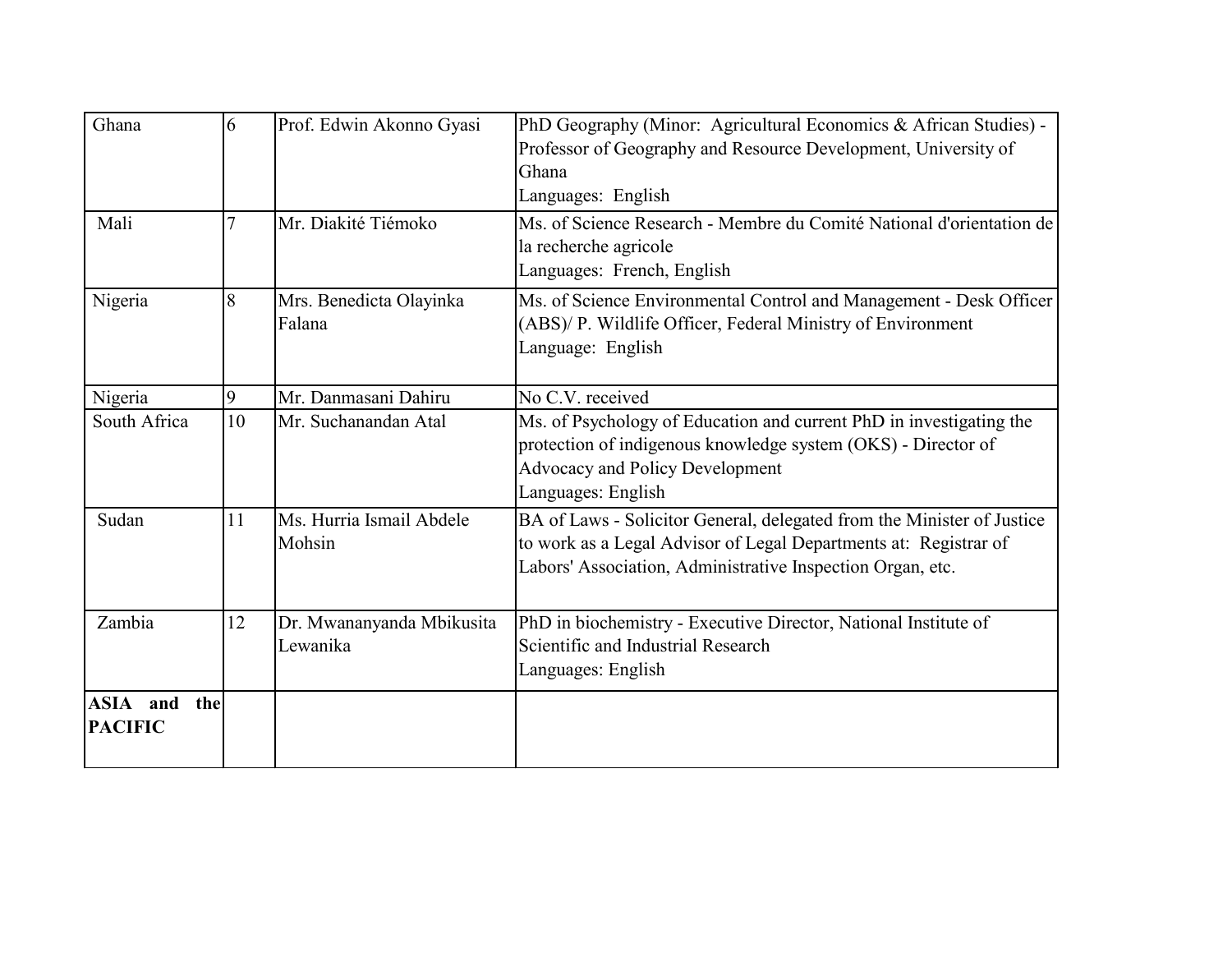| China       |                | Dr. Dayuan Xue                | Post-doctoral research fellow on comparative study for national parks<br>management, PhD in natural resources management - Prof. And Chief<br>Scientist on Biodiversity Conservation, Nanjing Institute of<br>Environmental Science (NIES), Ministry of Environmental Protection<br>of China<br>Languages: Chinese and English |
|-------------|----------------|-------------------------------|--------------------------------------------------------------------------------------------------------------------------------------------------------------------------------------------------------------------------------------------------------------------------------------------------------------------------------|
| India       | $\overline{2}$ | Dr. V.K. Gupta                | Head, Information Technology Division of Council of Scientific and<br><b>Industrial Research (CSIR)</b><br>Language: English                                                                                                                                                                                                   |
| Indonesia   | 3              | Siswandi                      | Mr. Achmad Gusman Catur Ms. of Laws (LLM) - Lecturer and Researcher at the Padjadjaran<br>University, Faculty of Law<br>Language: English                                                                                                                                                                                      |
| Iran        | $\overline{4}$ | Mr. Shahab Addin<br>Montazamy | Dr. of Veterinary Medicine - Director General for Wild Life Gene Bank<br>and Biodiversity Office, Dept. of Environment<br>Language: English                                                                                                                                                                                    |
| Malaysia    | 5              | Prof. Gurdial Singh Nijar     | Director Centre of Excellence for Biodiversity Law, Malaysia<br>Language: English                                                                                                                                                                                                                                              |
| Pakistan    | 6              | Mr. Rizwan Irshad             | M.Phil environmental Biology and PhD Study on Ecology of Wild<br>Canids in the Salt Range Pakistan - Technical Officer (Biodiversity),<br>Ministry of environment<br>Language: English                                                                                                                                         |
| Philippines | 7              | Atty. Jennifer Tauli Corpuz   | Dr. Of Juridical Sciences (SJD) Indigenous Peoples Law and Policy<br>Program - Legal Desk Coordinator, Tebtebba Foundation<br>Language: English                                                                                                                                                                                |
| Philippines | 8              | Atty. Eugenio A. Insigne      | Ms. in National Security, Bac. of Science in Commerce, Ms. in<br>Theology (earned units) - Chairman, National Commission on<br><b>Indigenous Peoples</b><br>Language: not indicated                                                                                                                                            |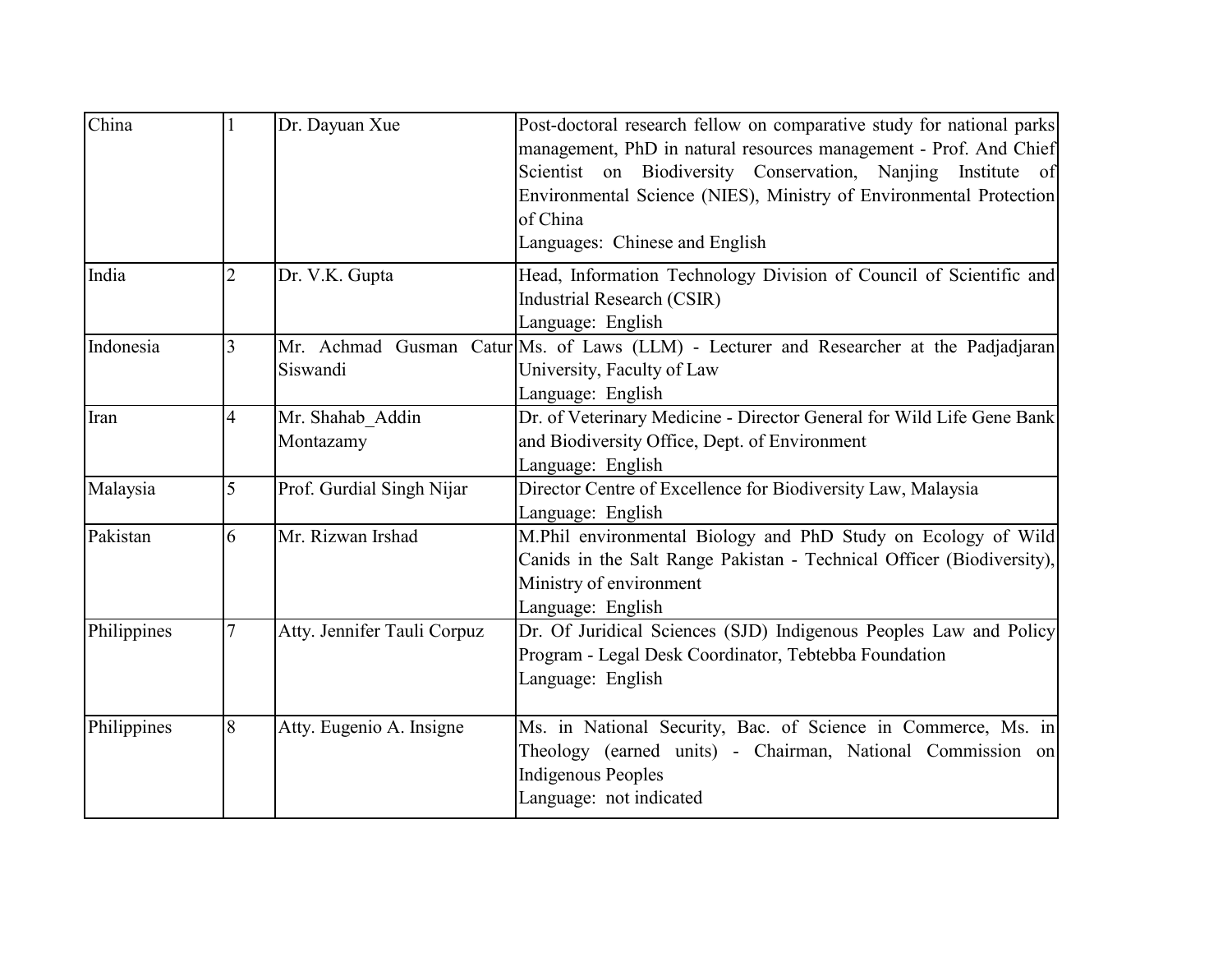| Turkey     | 9              | Dr. Ayfer Tan                       | PhD on Genetics - Head of Plant Genetic Resources Dept. of AARI<br>Languages: English                                                                                                                                                                                                                                                                                                                      |
|------------|----------------|-------------------------------------|------------------------------------------------------------------------------------------------------------------------------------------------------------------------------------------------------------------------------------------------------------------------------------------------------------------------------------------------------------------------------------------------------------|
| Vietnam    | 10             | Ms. Ta Thi Kieu Anh                 | Bac. in Science Biology, studying for Master of Science on Biology -<br>working in Nature Conservation Division, Vietnam Environment<br>Protection Agency<br>Language: not indicated                                                                                                                                                                                                                       |
| <b>CEE</b> |                |                                     |                                                                                                                                                                                                                                                                                                                                                                                                            |
| Georgia    |                | Ms. Mariam Jorjadze                 | Biological Faculty: Specialisation Biophysics (Postgraduate student) -<br>Director, Biological Farming Association "Elkana"<br>Languages: English and Russian                                                                                                                                                                                                                                              |
| Moldova    | $\overline{2}$ | Mrs. Ala Rotaru                     | MSc in Plant Introduction / Legal Adviser in flora fauna protection,<br>Natural Resources and Biodiversity Division, Ministry of Ecology and<br><b>Natural Resources</b><br>Languages: not indicated                                                                                                                                                                                                       |
| Russia     | 3              | Mr. Evgeny A Kuznetsov              | Biological Faculty Wildlife Biologist and Parasitologist and Post-<br>graduate Course, Institute of Evolutionary Morphology and Ecology of<br>Animals - Manager, UNEP/GEF project "An Integrated Ecosystem<br>Management Approach to Conserve Biodiversity and Minimize Habitat<br>Fragmentation in Three Selected Model Aras in the Russian Arctic"<br>(ECORA)<br>Languages: Russian and English (spoken) |
| Serbia     | $\overline{4}$ | Dr. Suzana Djordjevic-<br>Milosevic | PhD in Biotechnology Sciences - Associate Professor in Environmental<br>Sciences, System of Environmental Protection and Coordinator of the<br>sustainable rural development program in the Faculty Research and<br>Development Center, University Singidunum, Belgrade, Serbia<br>Languages: English, Russian                                                                                             |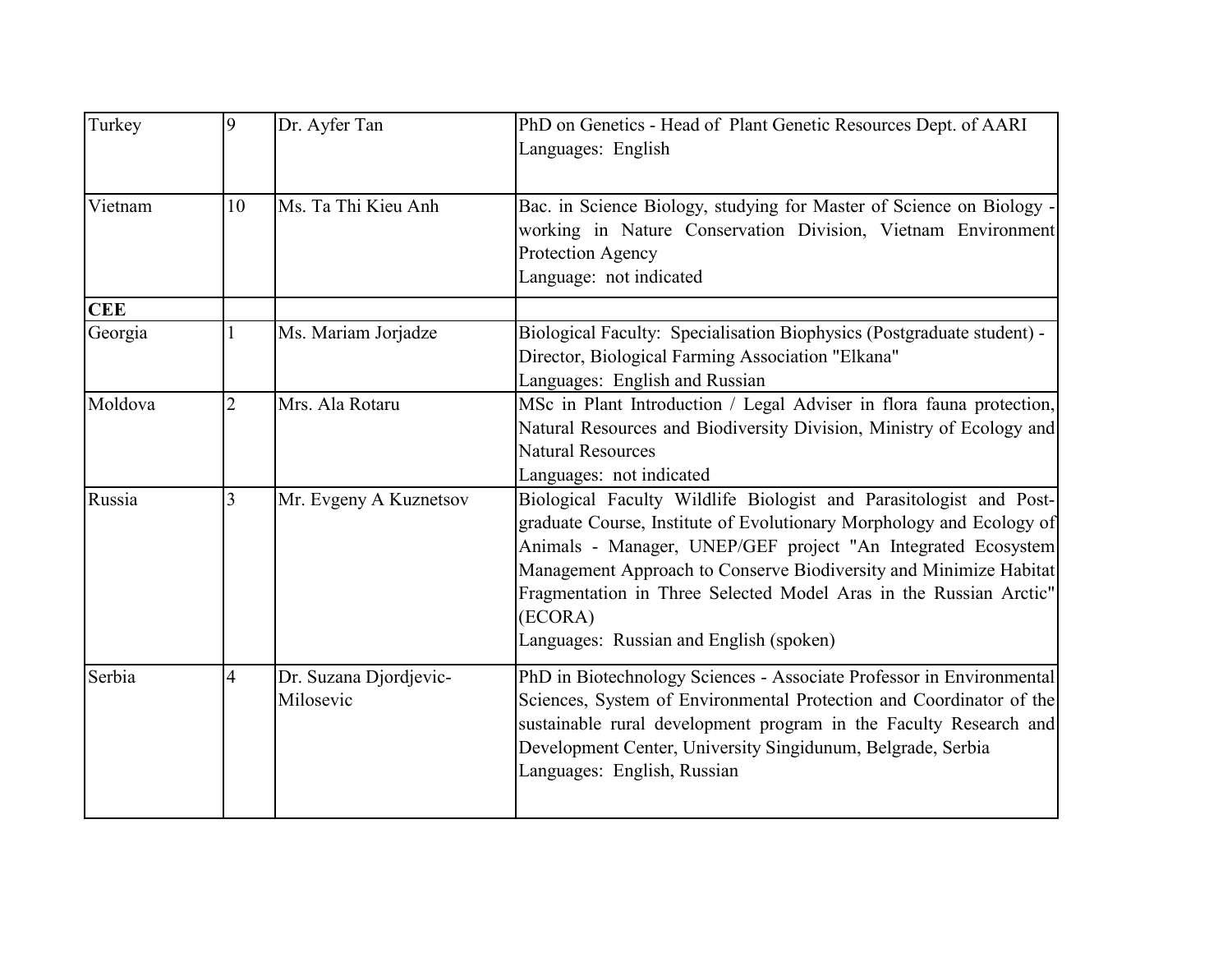| Tajikistan        | 5              | Mr. Jamshed Akramov | Leading Specialist, National Biodiversity and Biosafety Center<br>Language: not indicated                                                                                                                                                                                                                                                                                                                                                                                            |
|-------------------|----------------|---------------------|--------------------------------------------------------------------------------------------------------------------------------------------------------------------------------------------------------------------------------------------------------------------------------------------------------------------------------------------------------------------------------------------------------------------------------------------------------------------------------------|
| Uzbekistan        | 6              | Mr. Sobirov Ulmas   | Acting Deputy, Head of the Inspection of State Biological Control of<br>the State Committee for Nature Protection of the Republic of<br>Uzbekistan                                                                                                                                                                                                                                                                                                                                   |
| <b>EU/JUSCANZ</b> |                |                     |                                                                                                                                                                                                                                                                                                                                                                                                                                                                                      |
| Australia         |                | Mr. John von Doussa | Barrister and solicitor of Supreme Court of South Australia and High<br>Court of Australia<br>Language: English                                                                                                                                                                                                                                                                                                                                                                      |
| Austria           | $\overline{2}$ | Ms. Cosima Hufler   | Ms Arts (Final thesis on comparison of humoristic communication)<br>aspects between civilisations), Dipl. Advanced University Degree in tri-<br>lingual course in international law, international relations and<br>economics with individual focus on international environmental law -<br>Senior Advisor, International Environmental Affairs Division of the<br>Federal Ministry of Agriculture, Forestry, Environment t and Water<br>Management<br>Languages: English and French |
| Canada            |                | Ms. Sandra K. Leduc | B.C.L. of Civil Law, LL.B. of Law - Counsel and A/Senior Counsel<br>and Assistant Manager, Aboriginal Law and Strategic Policy, Dept. of<br>Justice, Canada<br>Languages: English and French                                                                                                                                                                                                                                                                                         |
| France            | $\overline{4}$ | Mr. Serge Bahuchet  | Dr. Lettres et Sciences Humaines - Directeur du département<br>"Hommes, natures, sociétés" Muséum National d'Histoire naturelle<br>Language: French                                                                                                                                                                                                                                                                                                                                  |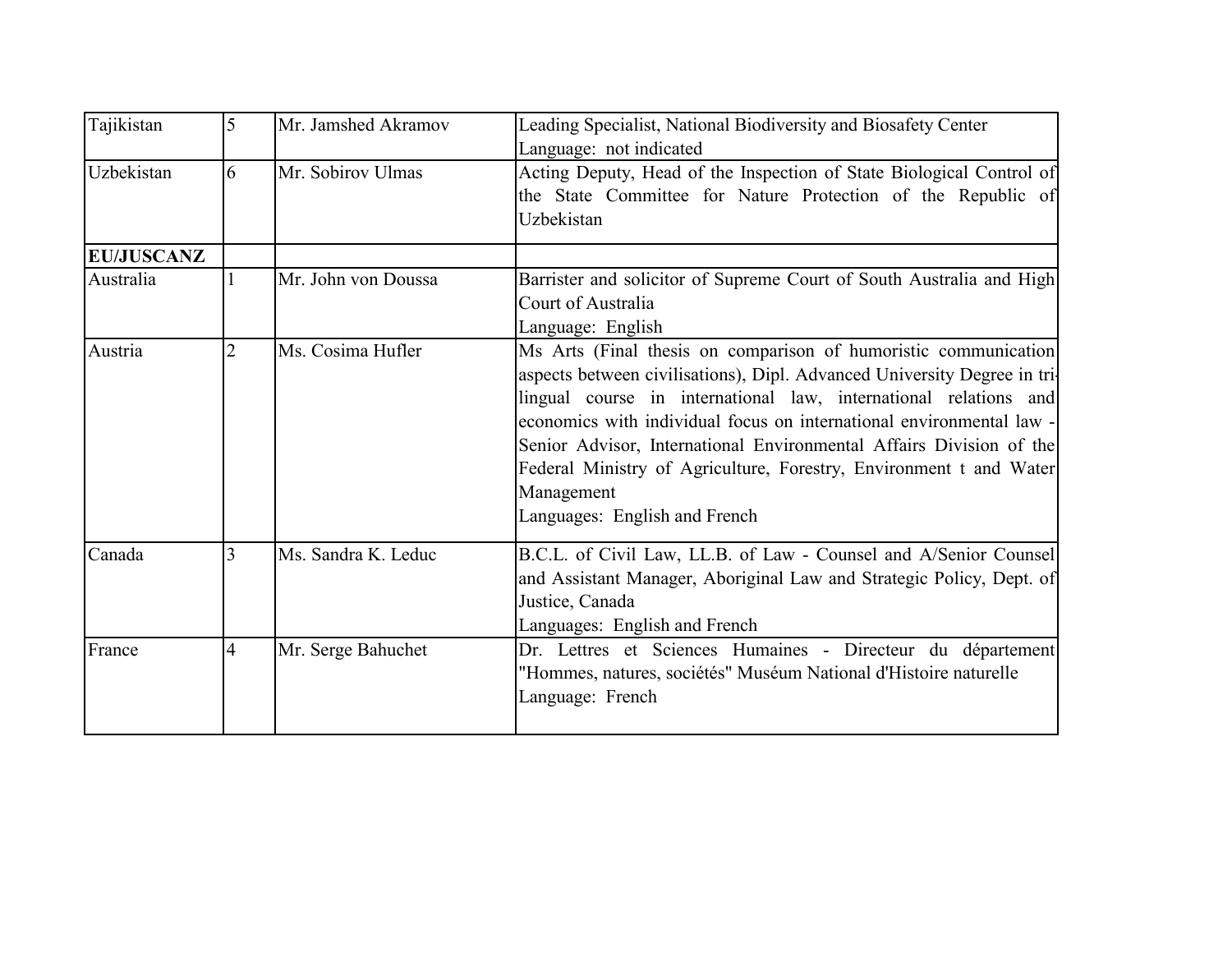| Germany     | 5  | Dr. Andreas Drews     | Dr. Phil. Nat. Biology, Diploma-Biology (equivalent to M.Sc.) -<br>Coordinator of the ABS Capacity Development Initiative for Africa, a<br>multidonor initiative implemented by Deutsche Gesellschaft fur<br>Technische Zusammenarbeit (GTZ) GmbH<br>Languages: English and German             |
|-------------|----|-----------------------|------------------------------------------------------------------------------------------------------------------------------------------------------------------------------------------------------------------------------------------------------------------------------------------------|
| New Zealand | 6  | Mr. Jamie Tuuta       | Bac. of Science in biology and Ecology - Consultant on treaty<br>settlements, strategic planning, project management, organisational<br>development, research (report writing), environmental and natural<br>resource advice and te reo Maori consultancy<br>Language: English                 |
| Norway      |    | Ms. Tone Solhaug      | Deg. in Ecology - Senior Adviser, Dept. for Nature Management,<br>Section for biodiversity and biotechnology<br>Languages: English and Norwegian                                                                                                                                               |
| Sweden      | 8  | Mr. Mattias Ahren     | Master of Law (LL.M. ) in International, Intellectual Property and<br>Communications - Head of the Saami Council's Human Rights Unit<br>Languages: English and Swedish                                                                                                                         |
| Switzerland | 9  | Dr. Benny Müller      | Ms. in Law, Doctor. dissertation on the issue of international law and<br>traditional knowledge - Senior Legal Advisor t the Swiss Federal<br>Office for the Environment (FOEN) for international organisms (GMO,<br>PO, AIS), biodiversity and parks matters<br>Languages: English and French |
| Switzerland | 10 | Dr. Kaspar Sollberger | Ms. in Law - Senior Legal Adviser at the Swiss Federal Office for the<br>Environment (FOEN) for international organisms (BMO, PO, AIS)<br>biodiversity and parks matters<br>Languages: English, German and French                                                                              |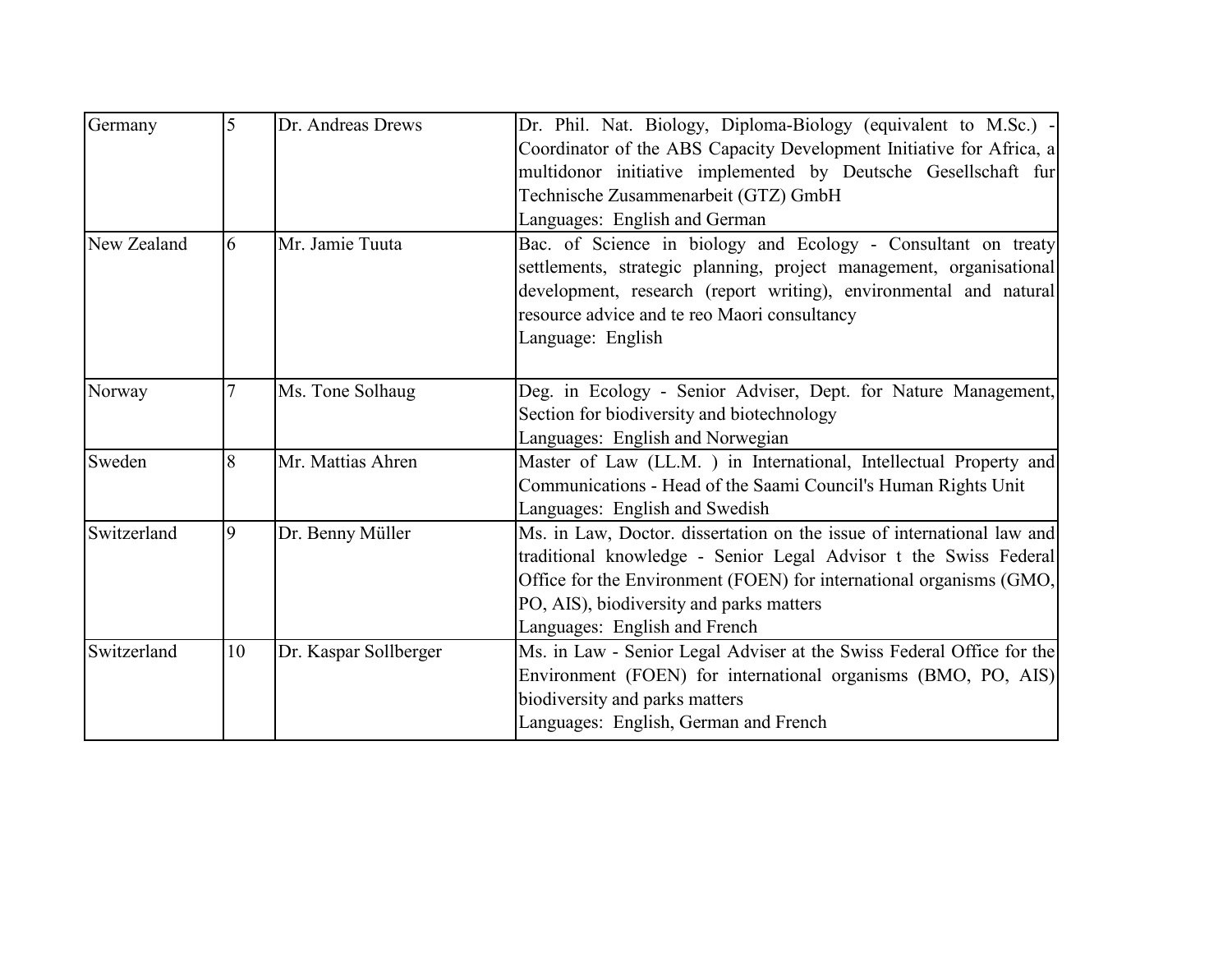| United Kingdom 11 |                |                                    | Prof. Monique D.J. Simmonds BSc, Agricultural Zoology and Pure Zoology, PhD. - Deputy Keeper<br>and Head of Sustainable Uses of Plants Group (Biological Interactions)<br>Section and Centre for Economic Botany)<br>Language: English          |
|-------------------|----------------|------------------------------------|-------------------------------------------------------------------------------------------------------------------------------------------------------------------------------------------------------------------------------------------------|
| <b>GRULAC</b>     |                |                                    |                                                                                                                                                                                                                                                 |
| Argentina         |                | Dra Teodora Zamudio                | Dr. at Law and Social Sciences - Director of the doctorate programme<br>in bioethics at University of Museo Social Argentina<br>Languages: English, Spanish, Portuguese and French                                                              |
| <b>Brazil</b>     |                | Mrs. Daniela Guimaraes<br>Goulart  | Master of law, University of Brasilia, Law consultant<br>and<br>administrative coordinator at the genetic heritage department,<br>Biodiversity and forests Secretary, Ministry of Environment<br>Languages: English, French, German and Spanish |
| Costa Rica        | 3              | Mrs. Silvia Rodriguez<br>Cervantes | Dr. Law, Ms. in Rural Sociology - Volunteer for Red de Coordinacion<br>en Biodiversidad<br>Languages: Spanish and English                                                                                                                       |
| Costa Rica        | $\overline{4}$ | Mr. Hugo Lazaro Estrada            | Lic. in Law, Universidad Latina de Costa Rica, thesis on "Elementos<br>basicos para el modelo de administracion comunitaria de territorios<br>indigenas"<br>Languages: Spanish and Brunca                                                       |
| Guatemala         | 5              | Mr. Cesar Augusto Azurdia<br>Perez | PhD in Genetic Diversity - CBD NFP - Professor at Faculty of<br>Agronomy, University of San Carlos<br>Languages: English and Spanish                                                                                                            |
| Mexico            | 6              | Mr. José Luis Real Duenas          | Studies in sociology - Assistant Director of Indigenous Peoples,<br>Ministry of Environment (SEMARNAT)<br>Languages: English and Spanish                                                                                                        |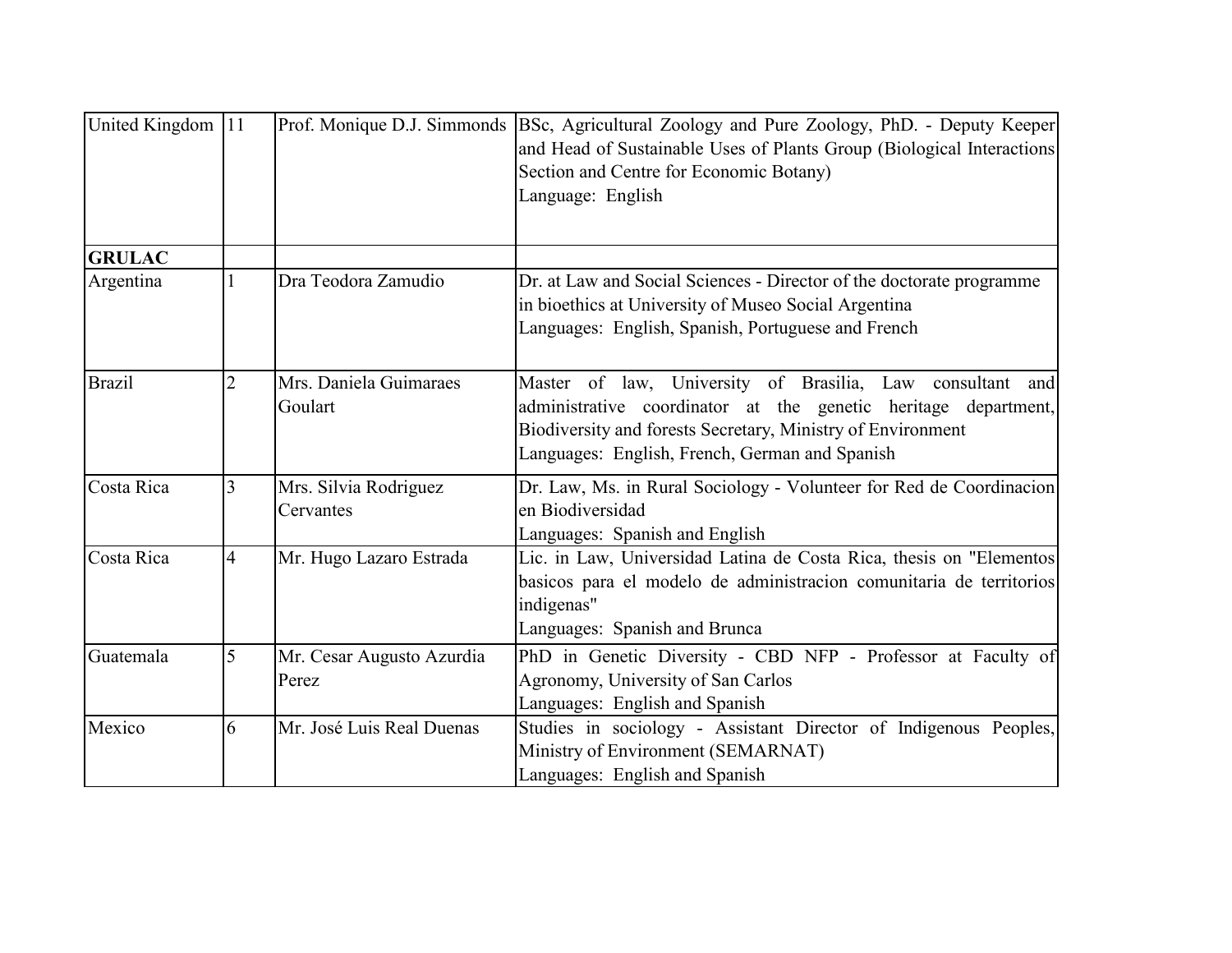|                                          |                |                           | UWI School of continuing studies - February 2008 - February 2009<br>Technical Manager/Partner, Partnership Farm (Anse La Raye),<br>establishment of vegetable and root crop farm<br>Language: English                     |
|------------------------------------------|----------------|---------------------------|---------------------------------------------------------------------------------------------------------------------------------------------------------------------------------------------------------------------------|
|                                          |                |                           | <b>OBSERVERS</b>                                                                                                                                                                                                          |
|                                          |                |                           | <b>NON-PARTIES</b>                                                                                                                                                                                                        |
| Palestine                                |                | Mr. Mohammed Mahassneh    | Postgraduate MSc. of Environmental Science - Director of Biodiversity<br>and Protected Areas Dept. at Environment Quality Authority<br>Language: English                                                                  |
|                                          |                |                           | <b>INTERNATIONAL ORGANIZATIONS AND AGREEMENTS</b>                                                                                                                                                                         |
| <b>UNPFII</b>                            |                | Prof. Michael Dodson      | Independent Expert UNPFII, Doctorate in Law, Chief Negotiator<br>Native Title Working Group, TK expert                                                                                                                    |
| <b>WIPO</b>                              | $\overline{2}$ | Ms. Begona Venero Aguirre | Law Degree and Dipl. on International Studies on Industrial Property -<br>Head of the Genetic Resources, Traditional Knowledge and<br>Biotechnology Section, WIPO<br>Languages: English and Spanish                       |
|                                          |                |                           | <b>NON-GOVERNMENTAL ORGANISATIONS</b>                                                                                                                                                                                     |
| ECOROPA/<br><b>CBD</b> Alliance          |                |                           | Ms. Christine von Weizsacker   President of Ecoropa (European Network of Networker on Ecological<br>Reflection and Action)<br>Language: English                                                                           |
| Natural Justice /<br><b>CBD</b> Alliance | l2             | Mr. Kabir Bavikatte       | B.A./LL.B Intellectual Property Law, Biotechnology, Indigenous<br>Rights, Human Rights and Law Teaching, Dr. Candidate, Faculty of<br>Law - Director (Law and Policy) Natural Law<br>Language: English<br><b>INDUSTRY</b> |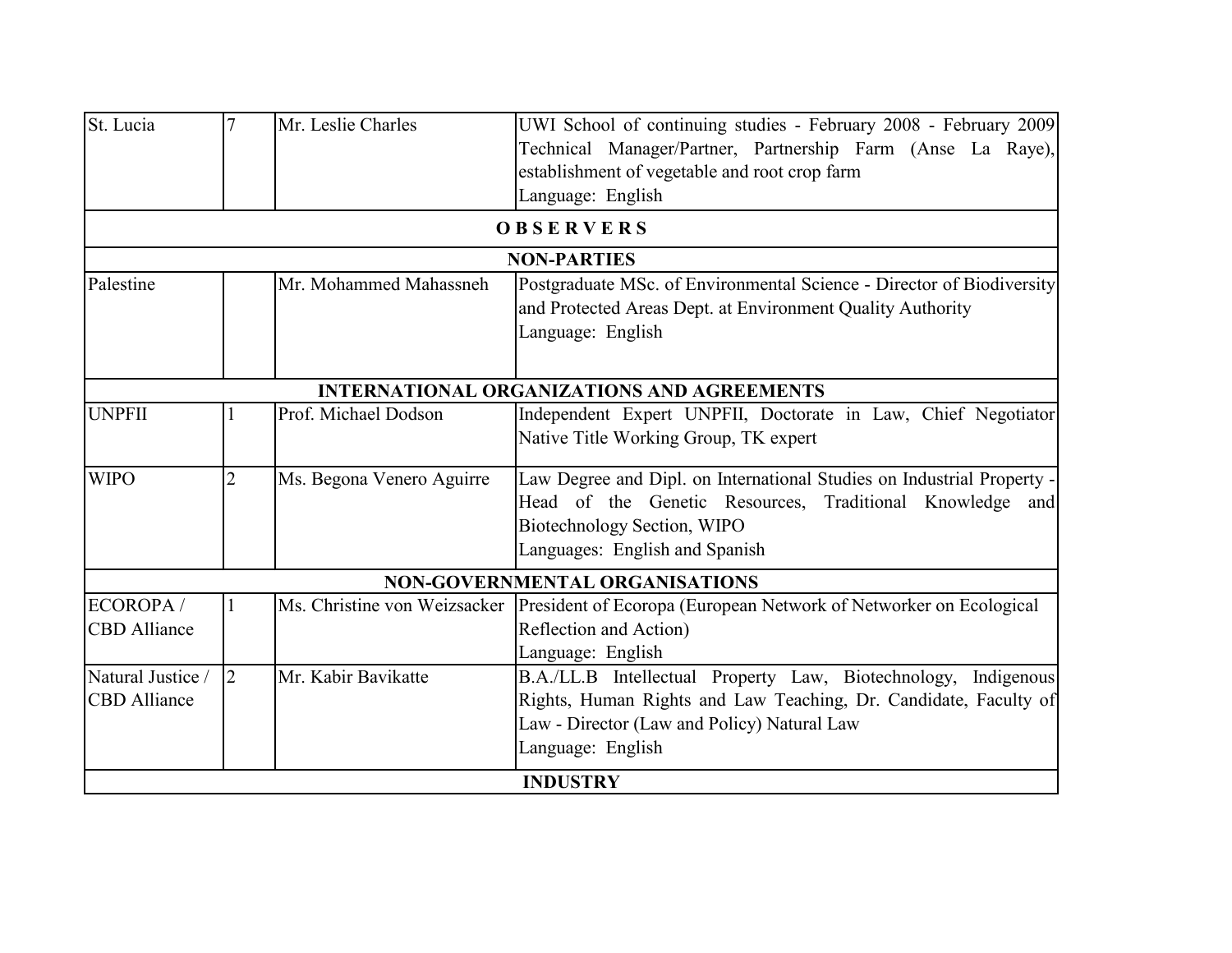| Monsanto<br>Company                                                        |                | Mr. Michael D. Hauser     | B.S. degree in Engineering; M.A. degree in International Relations;<br>M.Ed degree in Education and MBA degree - International Policy<br>Manager and Co-Chair of the ICC Task Force on the CBD (nominated)<br>by the International Chamber of Commerce (ICC)<br>Language: English |
|----------------------------------------------------------------------------|----------------|---------------------------|-----------------------------------------------------------------------------------------------------------------------------------------------------------------------------------------------------------------------------------------------------------------------------------|
| Eli Lilly $\&$<br>Company                                                  | $\overline{2}$ | Dr. Manisha Desai         | S.D., Ph.D. Pharmacology - Regional Patent Counsel, Eli Lilly &<br>Company (nominated by the International Chamber of Commerce<br>(ICC) and Intellectual Property Owners Association (IPO)<br>Language: English                                                                   |
| Access and<br><b>Benefit Sharing</b><br>Alliance (ABSA)                    | 3              | Ms. Susan Finston         | J.D. of Law; M.P.P. degrees; B.S. / Executive Director, Access and<br>Benefit Sharing Alliance (ABSA) (nominated by the International<br>Chamber of Commerce (ICC)<br>Language: English                                                                                           |
|                                                                            |                |                           | <b>RESEARCH INSTITUTIONS / ACADEMIA</b>                                                                                                                                                                                                                                           |
| International<br>Institute for<br>Environment and<br>Development -<br>iied |                | Dr. Ruchi Pant            | Lawyer and policy analyst, extensive publications on relevant issues<br>Language: English                                                                                                                                                                                         |
| National<br>University of<br>Ireland, Galway                               | $\overline{2}$ | Mr. Brendan Michael Tobin | B.L. (Barrister-at-Law), PhD candidate, Irish Centre for Human Rights<br>Consultant on environmental law, rights of indigenous peoples and<br>human rights<br>Languages: English and Spanish                                                                                      |
| <b>United Nations</b><br>University -<br>Japan                             | 3              | Dr. Suneetha Subramanian  | PhD in Agricultural Economics - Research Associate, United Nations<br>University Institute of Advanced Studies<br>Languages: English                                                                                                                                              |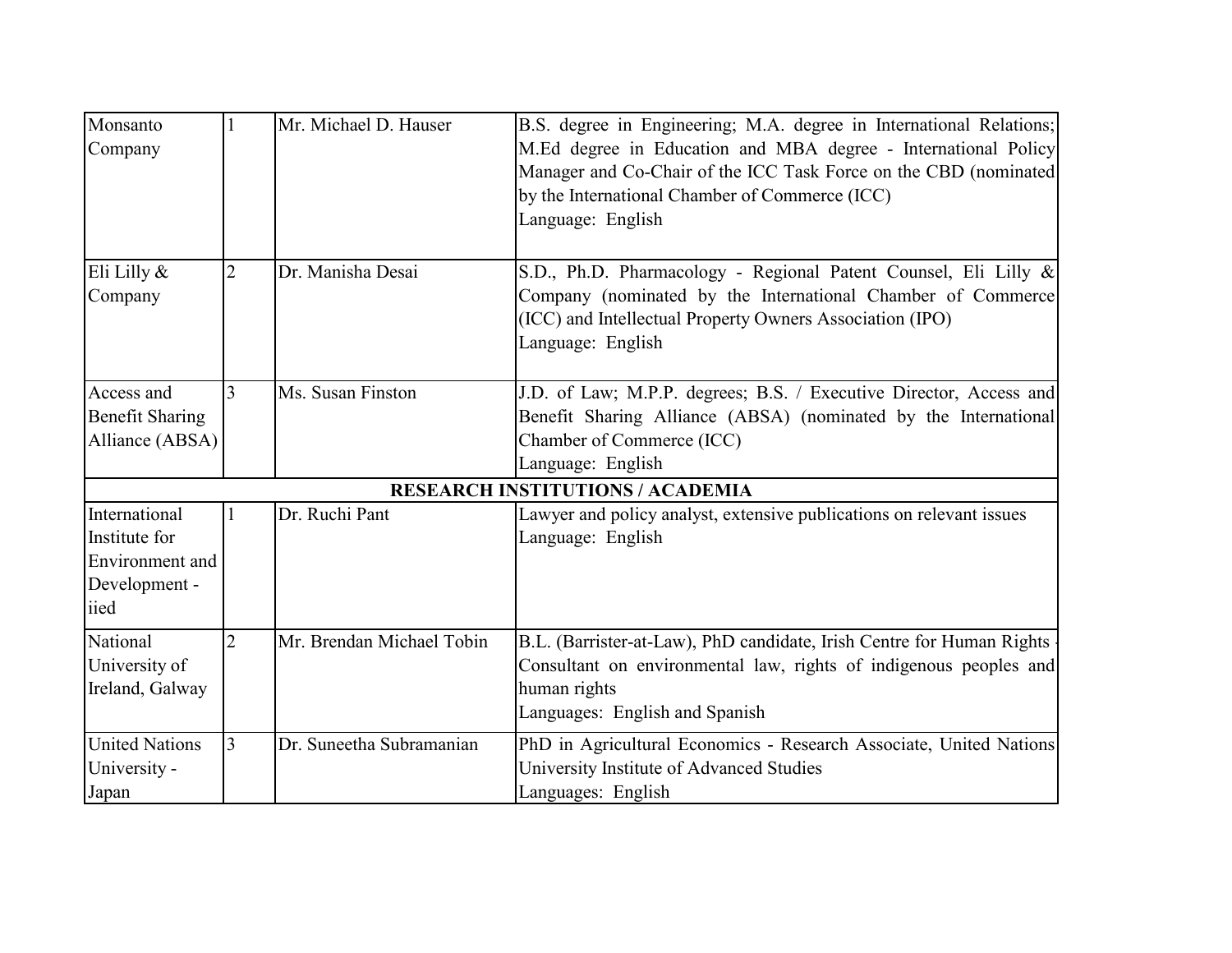| Université             | 14 | Dr. Achille Ephrem         | PhD Research, Faculty of Biosciences Engineering - Lecturer and        |
|------------------------|----|----------------------------|------------------------------------------------------------------------|
| d'Abomey-Calavi        |    | Assogbadjo                 | researcher, Faculty of Agronomic Sciences, University of Abomey-       |
| - Bénin                |    |                            | Calavi and IUCN -CWRSG Regional Leader for Sub Saharan Africa          |
|                        |    |                            | Languages: French and English                                          |
|                        |    |                            |                                                                        |
| <b>FAIRA</b>           |    | Prof. Martin Nakata        | PhD at James Cook University - Director and Chair of Australian        |
| Australia              |    |                            | Indigenous Education Jumbunna Indigenous House of Learning,            |
|                        |    |                            | University of Technology                                               |
|                        |    |                            | Language: English                                                      |
| State of               | 6  | Mrs. Topi Basar            | BA, LL.B, LL.M - Assistant Professor, Faculty of Law, University of    |
| Arunachal              |    |                            | Delhi                                                                  |
| Pradesh India          |    |                            | Language: English                                                      |
|                        |    |                            | <b>INDIGENOUS AND LOCAL COMMUNITIES</b>                                |
| Assembly of            |    | Mr. Stuart Wuttke          | Ms. of Laws - Acting Director, Environmental Stewardship Unit,         |
| <b>First Nations -</b> |    |                            | <b>Assembly of First Nations</b>                                       |
| Canada                 |    |                            | Language: English                                                      |
| Association            | 2  | Mrs. Victoria Esther Camac | Lic. Sociology with a specialization in rural development, Lic.        |
| Ixacavaa de            |    | Ramirez                    | Theology with a specialty in pastoral - Adviser for the Latin American |
| Desarrollo e           |    |                            | Institute for Capacity Building and indigenous entrepreneurship        |
| Informacion            |    |                            | (ILFOCEIN)                                                             |
| Indigena               |    |                            | Languages: English and Spanish                                         |
| $(ASIDII)$ -           |    |                            |                                                                        |
| Costa Rica             |    |                            |                                                                        |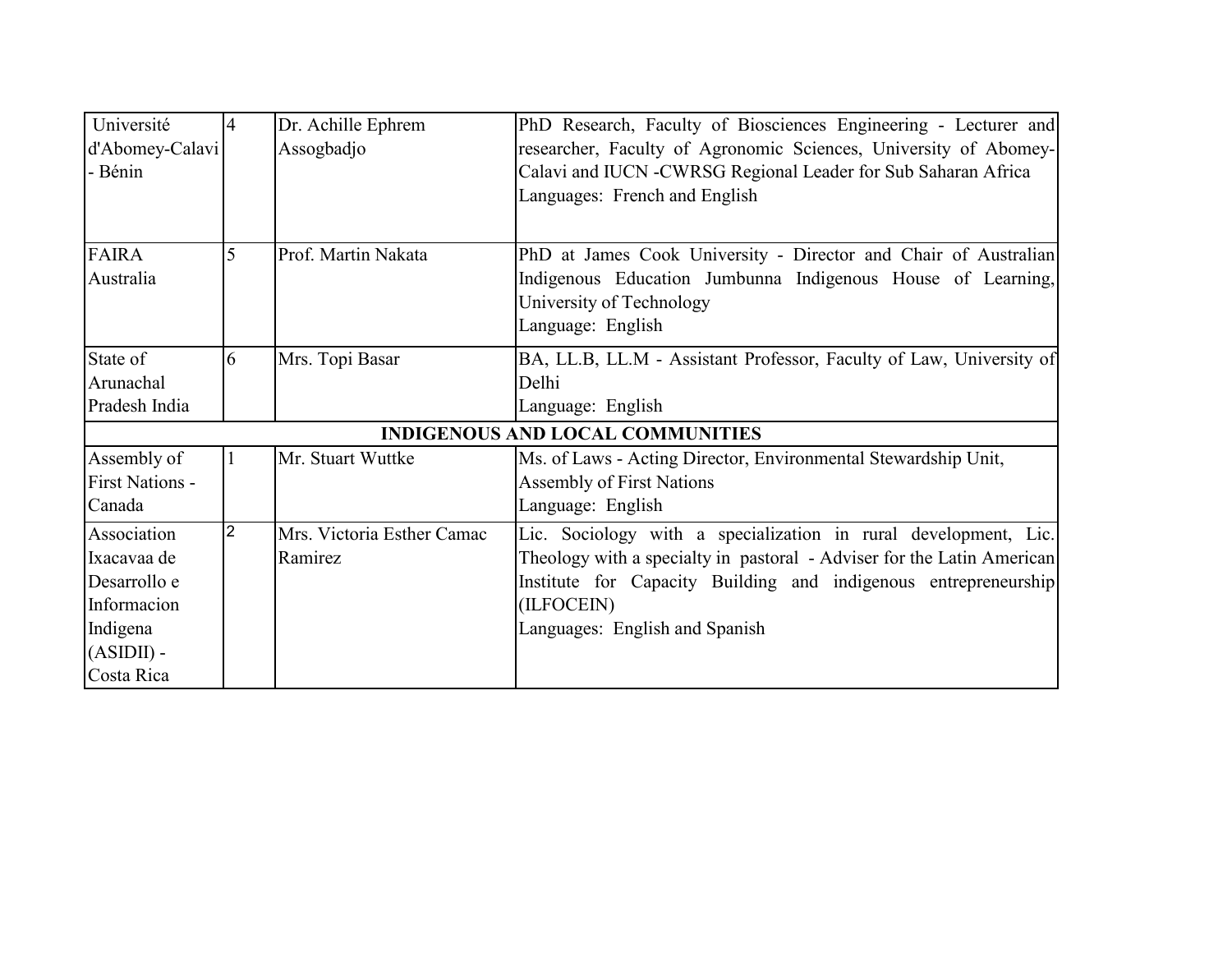| <b>Brazilian</b> | 3               | Ms. Lucy Belfort           | Master in Public Law, University of Brasília. Specific Area : Law, State |
|------------------|-----------------|----------------------------|--------------------------------------------------------------------------|
| Indigenous       |                 |                            | and Constitution Thesis on "The Indigenous Peoples traditional           |
| Institute on     |                 |                            | knowledge protection on the Convention on Biological Diversity"          |
| Intellectual     |                 |                            | Languages: English, Spanish and Portuguese                               |
| Property         |                 |                            |                                                                          |
| (INBRAPI) -      |                 |                            |                                                                          |
| <b>Brazil</b>    |                 |                            |                                                                          |
| Cooperativa      | $\overline{4}$  | Ms. Edna Maria Da Costa E  | Herbal Specialist and President of CEMEM                                 |
| Ecológica Das    |                 | Silva                      | Language: Portuguese and Spanish (poor)                                  |
| Mulheres         |                 |                            |                                                                          |
| Extrativistas Do |                 |                            |                                                                          |
| Marajó           |                 |                            |                                                                          |
| (CEMEM) -        |                 |                            |                                                                          |
| <b>Brazil</b>    |                 |                            |                                                                          |
| Consejo          | 5               | Sr. Mindahi Crescencio     | Ms in Political Science - member of the Consejo Nucleo del Consejo       |
| Regional Otomi   |                 | Bastida Munoz              | Consultivo para el Desarrollo Sustainable de la Semarnat and             |
| Del Alto Lerma - |                 |                            | representative of Semarnat Central Region, Delegation of the Federal     |
| Mexico           |                 |                            | <b>State of Mexico</b>                                                   |
|                  |                 |                            | Languages: Spanish and English                                           |
| Dena Kayeh       | $6\overline{6}$ | Mr. Merle Craig Alexander  | LLB Faculty of Law - Legal practitioner in constitutional and            |
| Institute -      |                 |                            | aboriginal associate at the Boughton Law Corporation - Canada            |
| Canada           |                 |                            | Language: English                                                        |
| Ilkisogo         |                 | Mr. Mike Peneti Mokoro     | Secondary Education - Volunteer Programme Officer at Ilkosongo           |
| Pastoralist      |                 |                            | <b>Pastoralist Initiatives</b>                                           |
| Initiatives -    |                 |                            | Language: English                                                        |
| Tanzania         |                 |                            |                                                                          |
| Indigenous       | 8               | Mr. Victor Alonqueo Boudon | Ms. in Social Sciences - working in the construction project of Santa    |
| Association      |                 |                            | Rosa de Colpi which seek restitution of forest use                       |
| Roble Huacho -   |                 |                            | Language: Spanish                                                        |
| Chile            |                 |                            |                                                                          |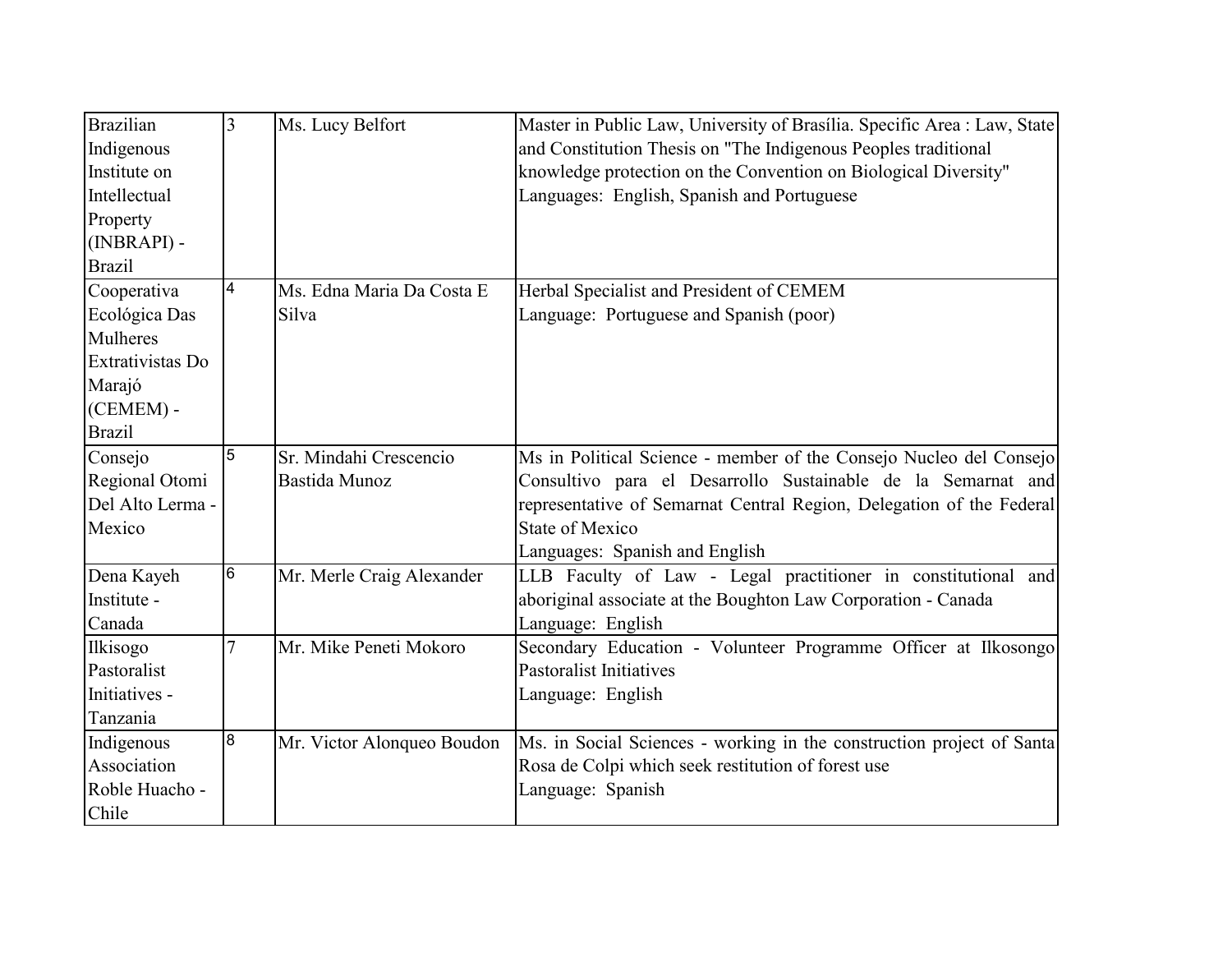| Indigenous<br>Information<br>Network -<br>Kenya                           | 9  | Ms. Lucy Mulenkei        | Trained Broadcast Management Journalism - Executive Director,<br>Indigenous Information Network<br>Language: English                                                                                       |
|---------------------------------------------------------------------------|----|--------------------------|------------------------------------------------------------------------------------------------------------------------------------------------------------------------------------------------------------|
| Kanuri<br>Development<br>Association -<br>Nigeria                         | 10 | Mr. Babagana Abubakar    | Ms. Public Administration, BSC Geography - Vice-President Kanuri<br><b>Development Association</b><br>Language: English                                                                                    |
| National<br>Aboriginal<br>Health<br>Organization<br>(NAHO)                | 11 | Mr. James Knibb-Lamouche | Bac. of Science - Research Officer, National Aboriginal Health<br>Organization<br>Language: English                                                                                                        |
| <b>National Native</b><br>Title Council -<br>Australia                    | 12 | Mr. Brian Wyatt          | Director of the Goldfields Land and Sea Council, inaugural chairman of<br>the National Native Title Council (NNTC)<br>Language: English                                                                    |
| Nepal Federation 13<br>of Indigenous<br>Nationalities<br>(NEFIN)<br>Nepal |    | Mr. Rai Yogeshwar        | Ms. of Science in Applied Ecology and Ecological Engineering - Task<br>force Member responsible on behalf of the National Foundation for<br>Development of Indigenous Peoples (NFDIN)<br>Language: English |
| North American<br>Indigenous<br>Peoples Caucus                            | 14 | Dr. Debra Harry          | PhD of Philosophy - Executive Director of Indigenous Peoples council<br>on Biocolonialism (IPCB)<br>Language: English                                                                                      |
| North American<br>Indigenous<br>Peoples Caucus                            | 15 | Mr. Arthur Manuel        | Alternate representative<br>Language: English                                                                                                                                                              |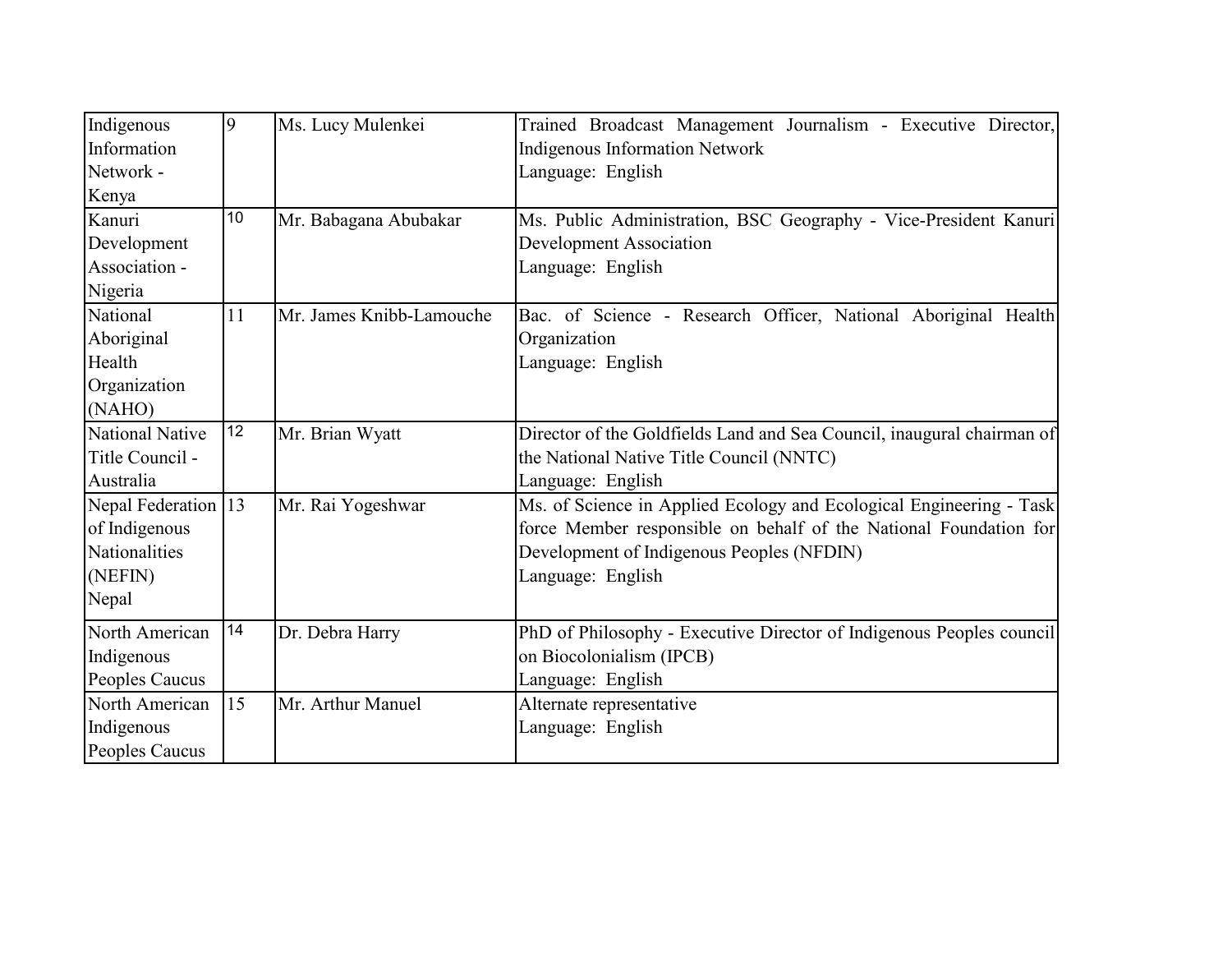| Ogiek Peoples'<br>Development<br>Program (OPDP)<br>Kenya                                | 16              | Mr. Daniel Mpoiko Kobei     | MBA Business Administration - Executive Chairman for Ogiek<br>Peoples' Development Program (OPDP) and Assistant Internal Auditor<br>for Egerton University<br>Language: English                                                             |
|-----------------------------------------------------------------------------------------|-----------------|-----------------------------|---------------------------------------------------------------------------------------------------------------------------------------------------------------------------------------------------------------------------------------------|
| Red de Mujeres<br>Indigenas Sobre<br>Biodiversidad<br>Latin America                     | 17              | Ms. Edith Bastidas Calderon | Ms. in Political Studies - Consultant for the Centro de Cooperacion all<br>Indigena (CECOIN)<br>Language: Spanish                                                                                                                           |
| Russian<br>Association of<br>Indigenous<br>Peoples of the<br>North (RAIPON)<br>- Russia | $\overline{18}$ | Ms. Nyurguyana Dordina      | Economic and Finance, St-Petersburg University - International<br>Projects Coordinator/Director, RAIPON/Batani Fund<br>Languages: English and Russian                                                                                       |
| Saami Council -<br>Finland                                                              | 19              | Mr. John Petter Gintal      | CsM degree on Environmental Studies and nature Conservation -<br>Senior Advisor, Environmental politics and nature conservation and<br>management, Indigenous Peoples' Rights and traditional Knowledge<br>Languages: English and Norwegian |
| Seba Jagat -<br>India                                                                   | 20              | Mr. Satyanarayan Pattanayak | M. Phil., Gandhian Thought & Peace Making, Madurai Kamraj<br>University - Secretary-cum - Project Director of Seba Jagat<br>Languages: English and Hindi                                                                                    |
| South West<br>Aboriginal Land<br>& Sea Council -<br>Australia                           | 21              | Mr. Glen Alan Kelly         | Bac. of Environmental Science - Chief Executive Officer of the South<br>West Aboriginal Land and Sea Council (SWALSC)<br>Language: English                                                                                                  |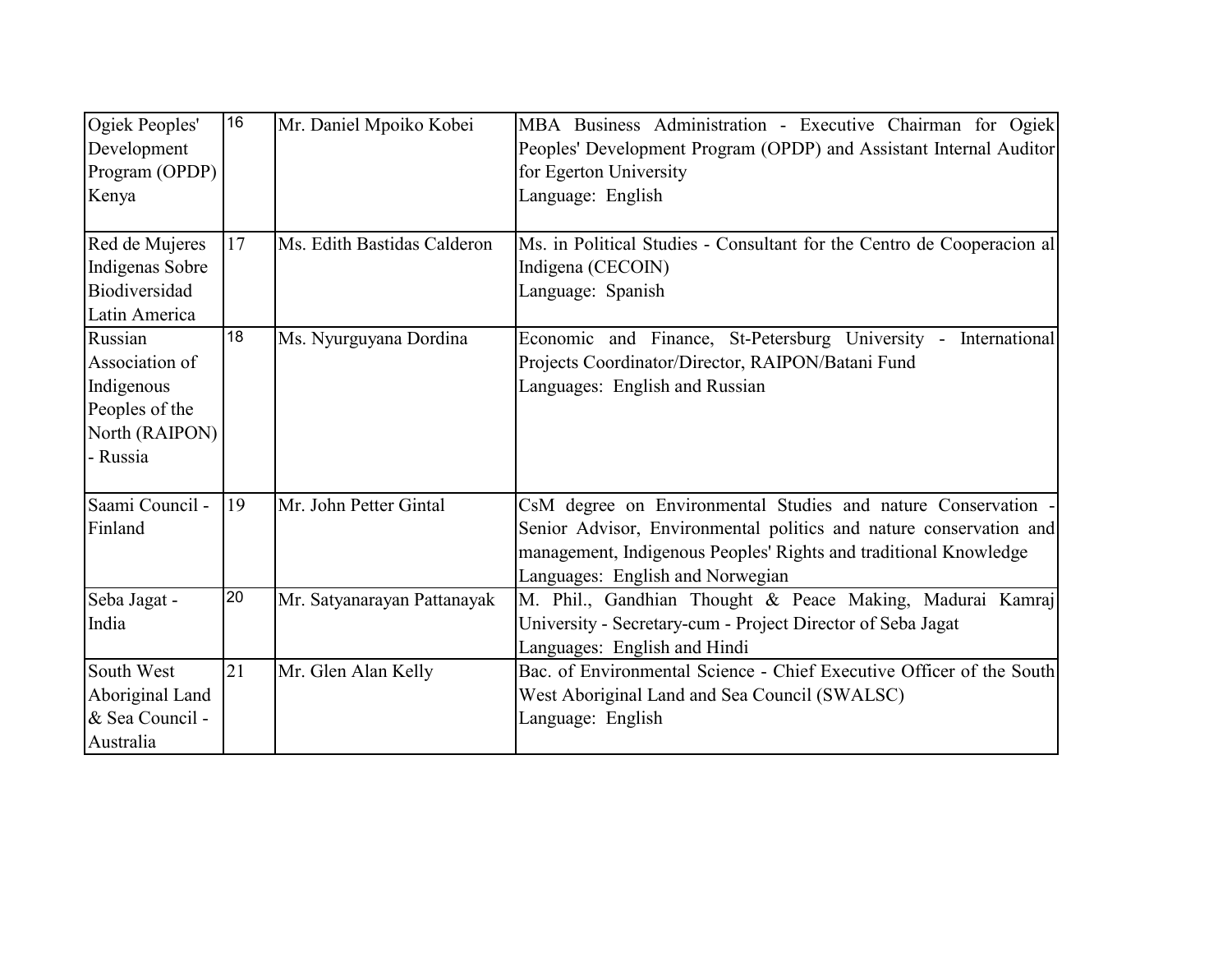| Tebtebba<br>Foundation -<br>Philippines                    | 22 | Ms. Jocelyn-Carino Nettleton        | Dipl. in International Relations - Indigenous Policy Advisor and<br>European Desk Coordinator, Team Leader of the Indigenous Peoples'<br>Capacity-building project on CBD implementation<br>Language: English                                                                                                                              |
|------------------------------------------------------------|----|-------------------------------------|--------------------------------------------------------------------------------------------------------------------------------------------------------------------------------------------------------------------------------------------------------------------------------------------------------------------------------------------|
| Uch-Enmek<br>Indigenous<br>Rep. of Buryatia                | 23 | Ms. Erjen C. Khamaganova            | Ms. Science, environmental Studies - Program Coordinator, Network<br>of Indigenous Peoples of Siberia and the Russian Far East Light of the<br>Ancient Lands (LAL)<br>Languages: English and Russian                                                                                                                                       |
| United<br>Confederation of<br>Taino People -<br><b>USA</b> | 24 | Ms. Liselote Naniki Reyes<br>Ocasio | UCTP Representative and Council General de Taino Boricanos and<br>Caney 5th Mundo and sits on the Elders Council of Biaraku<br>Languages: Spanish and English                                                                                                                                                                              |
| United<br>Confederation of<br>Taino People -<br><b>USA</b> | 25 | Mr. Roberto Borrero                 | Senior Program Coordinator, Public Programs, Dept. of Education,<br>Museum of Natural History, Indigenous Leaders<br>American<br>Consultative Group for UNICEF, Latin American & Caribbean<br>Regional Group and NGO Committee on the International Year and<br>Decade of the World's Indigenous Peoples<br>Languages: Spanish and English |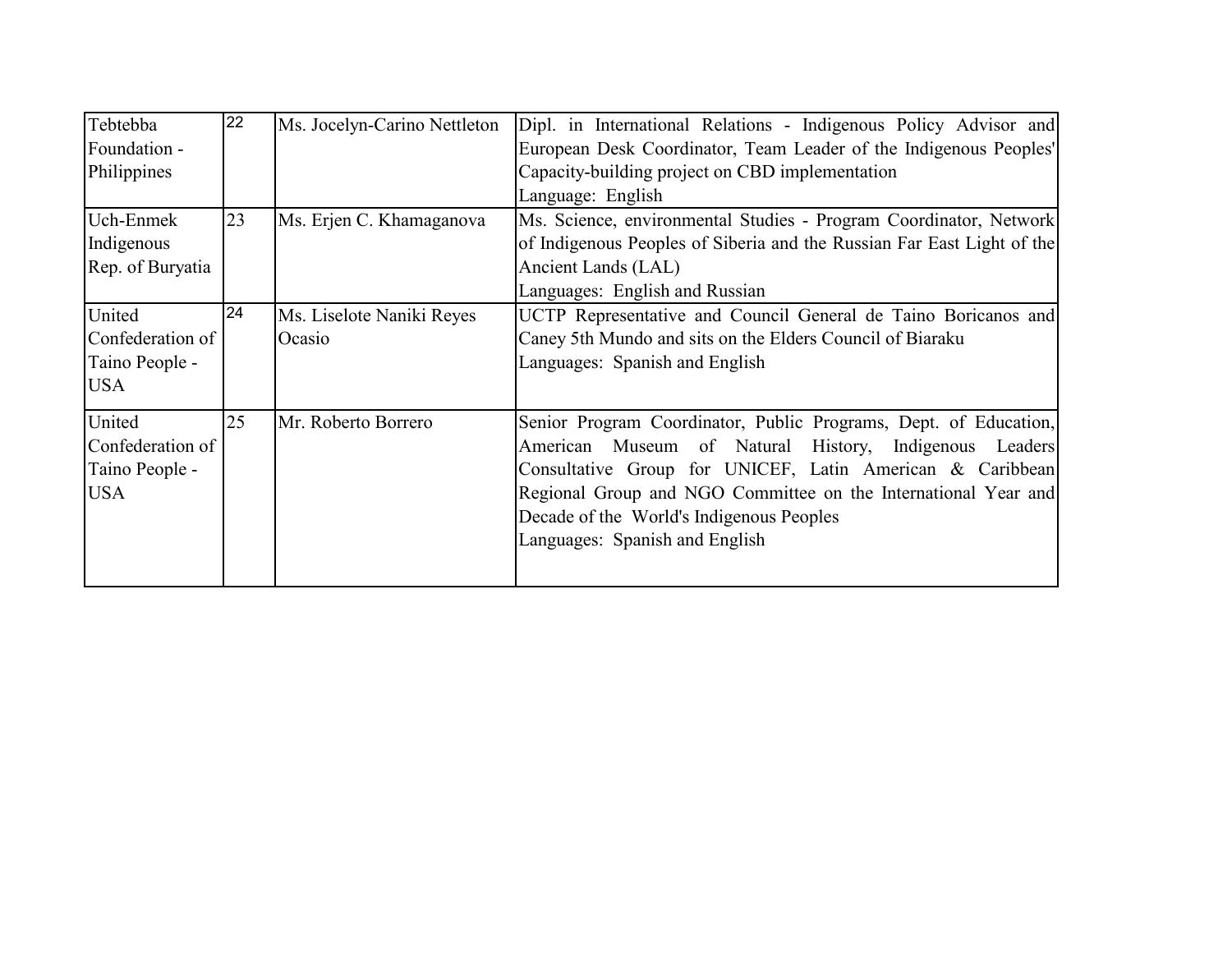## **EXPERT GROUP ON TRADITIONAL KNOWLEDGE ASSOCIATED WITH GENETIC RESOURCES HYDERABAD, INDIA, 16 – 19 JUNE 2009 List of Selected Experts and Observers**

|               |   |                           | <b>GOVERNMENT NOMINATED EXPERTS</b>                                   |
|---------------|---|---------------------------|-----------------------------------------------------------------------|
| <b>AFRICA</b> |   |                           |                                                                       |
| Cameroon      |   | Mr. Augustine Bokwe       | BA in Forestry - Chef traditionnel des peoples de Korup, Director of  |
|               |   |                           | Centre for Environmental, Forestry and Agriculture Information        |
|               |   |                           | (CEFAI)                                                               |
| Egypt         | າ | Mrs. Hoda Abdellateef     | B.Sc. in Education Technology and Computer Science - Manager          |
|               |   |                           | Assistant, Medicinal Plants Conservation Project with UNDP and        |
|               |   |                           | Egyptian Environmental Affairs Agency (EEAA)                          |
| Ghana         |   | Ms. Gytha A. Nuno         | Behavioural Science Major - Social Entrepreneur/Environmental         |
|               |   |                           | Consultant for Environcare Wagon (ECWA) to plan, implement,           |
|               |   |                           | support and promote fringe communities                                |
| Mali          | 4 | Mr. Mamadou Ouattara      | Ing. des Eaux et Forêts - Chef de la section Aménagement des Aires    |
|               |   |                           | Protégées, Conservation de la Faune et de son Habitat, Direction      |
|               |   |                           | Nationale de la Conservation de la Nature                             |
| South Africa  | 5 | Mr. Suchanandan Atal      | Ms. of Psychology of Education and current PhD in investigating the   |
|               |   |                           | protection of indigenous knowledge system (OKS) - Director of         |
|               |   |                           | <b>Advocacy and Policy Development</b>                                |
| Zambia        | 6 | Dr. Mwananyanda Mbikusita | PhD in biochemistry - Executive Director, National Institute of       |
|               |   | Lewanika                  | Scientific and Industrial Research                                    |
|               |   |                           |                                                                       |
| <b>ASIA</b>   |   |                           |                                                                       |
| China         |   | Dr. Dayuan Xue            | Post-doctoral research fellow on comparative study for national parks |
|               |   |                           | management, PhD in natural resources management - Prof. And Chief     |
|               |   |                           | Scientist on Biodiversity Conservation, Nanjing Institute of          |
|               |   |                           | Environmental Science (NIES), Ministry of Environmental Protection    |
|               |   |                           | of China                                                              |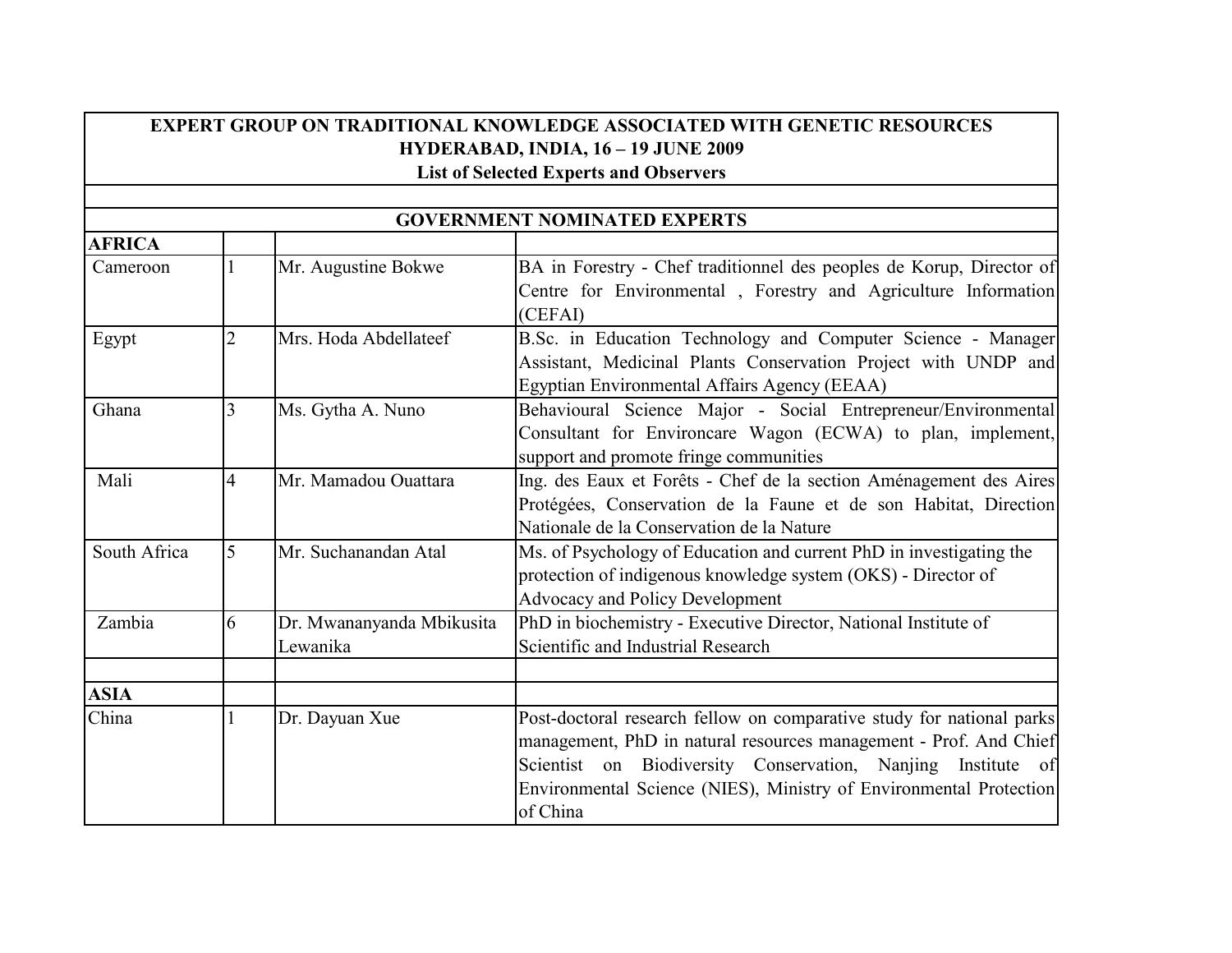| India       | $\overline{2}$ | Dr. V.K. Gupta            | Head, Information Technology Division of Council of Scientific and                     |
|-------------|----------------|---------------------------|----------------------------------------------------------------------------------------|
|             |                |                           | Industrial Research (CSIR)                                                             |
| Indonesia   | 3              |                           | Mr. Achmad Gusman Catur Ms. of Laws (LLM) - Lecturer and Researcher at the Padjadjaran |
|             |                | Siswandi                  | University, Faculty of Law                                                             |
| Iran        | $\overline{4}$ | Mr. Shahab_Addin          | Dr. of Veterinary Medicine - Director General for Wild Life Gene Bank                  |
|             |                | Montazamy                 | and Biodiversity Office, Dept. of Environment                                          |
| Malaysia    | 5              | Prof. Gurdial Singh Nijar | Director Centre of Excellence for Biodiversity Law, Malaysia                           |
| Philippines | 6              | Atty. Eugenio A. Insigne  | Ms. in National Security, Bac. of Science in Commerce, Ms. in                          |
|             |                |                           | Theology (earned units) - Chairman, National Commission on                             |
|             |                |                           | <b>Indigenous Peoples</b>                                                              |
| <b>CEE</b>  |                |                           |                                                                                        |
| Georgia     |                | Ms. Mariam Jorjadze       | Biological Faculty: Specialisation Biophysics (Postgraduate student) -                 |
|             |                |                           | Director, Biological Farming Association "Elkana"                                      |
| Moldova     | $\overline{2}$ | Mrs. Ala Rotaru           | MSc in Plant Introduction / Legal Adviser in flora fauna protection,                   |
|             |                |                           | Natural Resources and Biodiversity Division, Ministry of Ecology and                   |
|             |                |                           | <b>Natural Resources</b>                                                               |
| Russia      | 3              | Mr. Evgeny A Kuznetsov    | Biological Faculty Wildlife Biologist and Parasitologist and Post-                     |
|             |                |                           | graduate Course, Institute of Evolutionary Morphology and Ecology of                   |
|             |                |                           | Animals - Manager, UNEP/GEF project "An Integrated Ecosystem                           |
|             |                |                           | Management Approach to Conserve Biodiversity and Minimize Habitat                      |
|             |                |                           | Fragmentation in Three Selected Model Aras in the Russian Arctic"                      |
|             |                |                           | (ECORA)                                                                                |
| Serbia      | 4              | Dr. Suzana Djordjevic-    | PhD in Biotechnology Sciences - Associate Professor in Environmental                   |
|             |                | Milosevic                 | Sciences, System of Environmental Protection and Coordinator of the                    |
|             |                |                           | sustainable rural development program in the Faculty Research and                      |
|             |                |                           | Development Center, University Singidunum, Belgrade, Serbia                            |
| Tajikistan  | 5              | Mr. Jamshed Akramov       | Leading Specialist, National Biodiversity and Biosafety Center                         |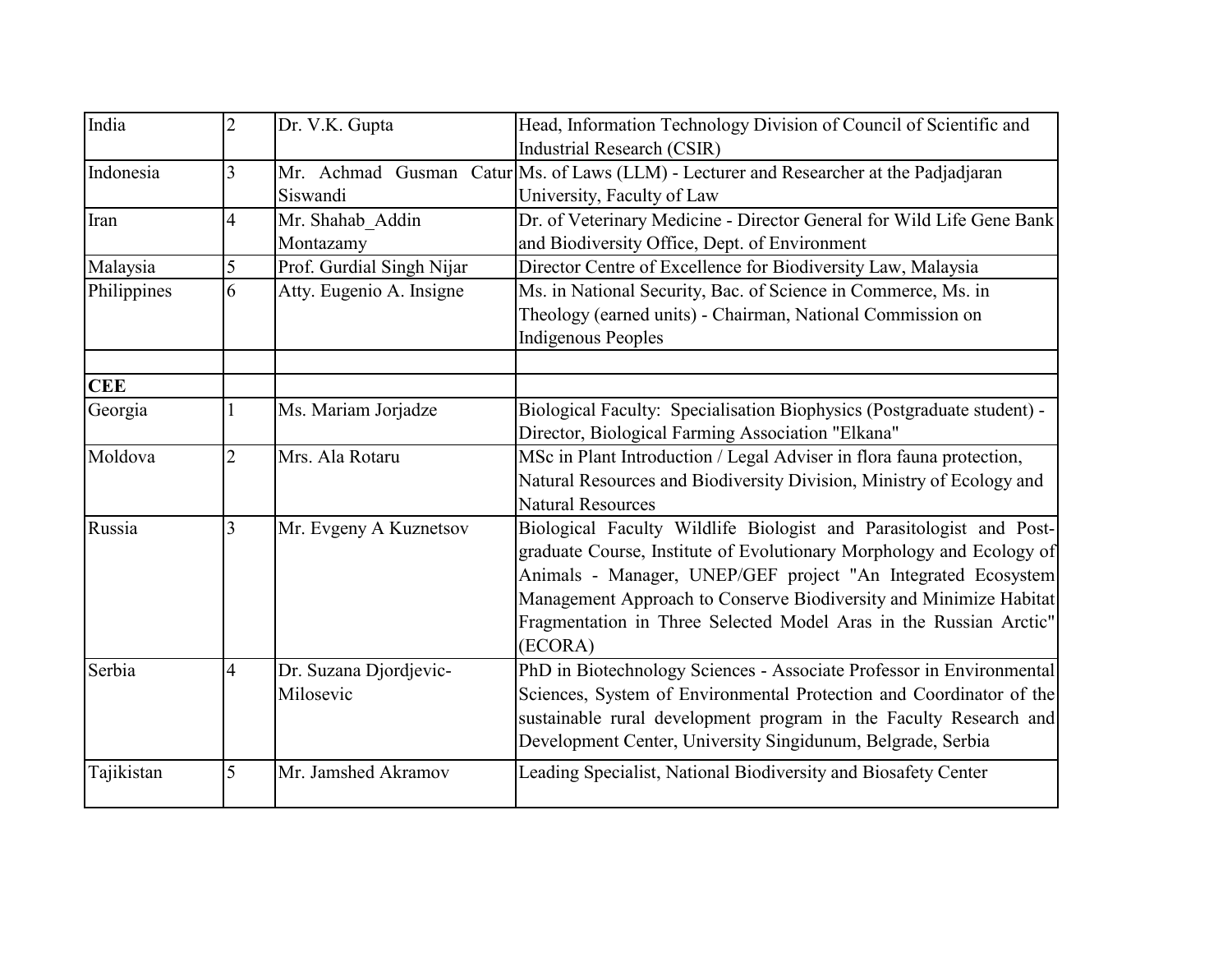| <b>Uzbekistan</b> | 6              | Mr. Sobirov Ulmas   | Acting Deputy, Head of the Inspection of State Biological Control of<br>the State Committee for Nature Protection of the Republic of<br>Uzbekistan                                                                                                                                                                                                                                                                                                |
|-------------------|----------------|---------------------|---------------------------------------------------------------------------------------------------------------------------------------------------------------------------------------------------------------------------------------------------------------------------------------------------------------------------------------------------------------------------------------------------------------------------------------------------|
|                   |                |                     |                                                                                                                                                                                                                                                                                                                                                                                                                                                   |
| <b>EU/JUSCANZ</b> |                |                     |                                                                                                                                                                                                                                                                                                                                                                                                                                                   |
| Australia         |                | Mr. John von Doussa | Barrister and solicitor of Supreme Court of South Australia and High<br>Court of Australia                                                                                                                                                                                                                                                                                                                                                        |
| Austria           | $\overline{2}$ | Ms. Cosima Hufler   | Ms Arts (Final thesis on comparison of humoristic communication)<br>aspects between civilisations), Dipl. Advanced University Degree in tri-<br>lingual course in international law, international relations and<br>economics with individual focus on international environmental law -<br>Senior Advisor, International Environmental Affairs Division of the<br>Federal Ministry of Agriculture, Forestry, Environment and Water<br>Management |
| Canada            | 3              | Ms. Sandra K. Leduc | B.C.L. of Civil Law, LL.B. of Law - Counsel and A/Senior Counsel<br>and Assistant Manager, Aboriginal Law and Strategic Policy, Dept. of<br>Justice, Canada                                                                                                                                                                                                                                                                                       |
| Germany           | $\overline{4}$ | Dr. Andreas Drews   | Dr. Phil. Nat. Biology, Diploma-Biology (equivalent to M.Sc.) -<br>Coordinator of the ABS Capacity Development Initiative for Africa, a<br>multidonor initiative implemented by Deutsche Gesellschaft fur<br>Technische Zusammenarbeit (GTZ) GmbH                                                                                                                                                                                                 |
| Norway            | 5              | Ms. Tone Solhaug    | Deg. in Ecology - Senior Adviser, Dept. for Nature Management,<br>Section for biodiversity and biotechnology                                                                                                                                                                                                                                                                                                                                      |
| Sweden            | 6              | Mr. Mattias Ahren   | Master of Law (LL.M.) in International, Intellectual Property and<br>Communications - Head of the Saami Council's Human Rights Unit                                                                                                                                                                                                                                                                                                               |
| <b>GRULAC</b>     |                |                     |                                                                                                                                                                                                                                                                                                                                                                                                                                                   |
| Argentina         |                | Dra Teodora Zamudio | Dr. at Law and Social Sciences - Director of the doctorate programme<br>in bioethics at University of Museo Social Argentina                                                                                                                                                                                                                                                                                                                      |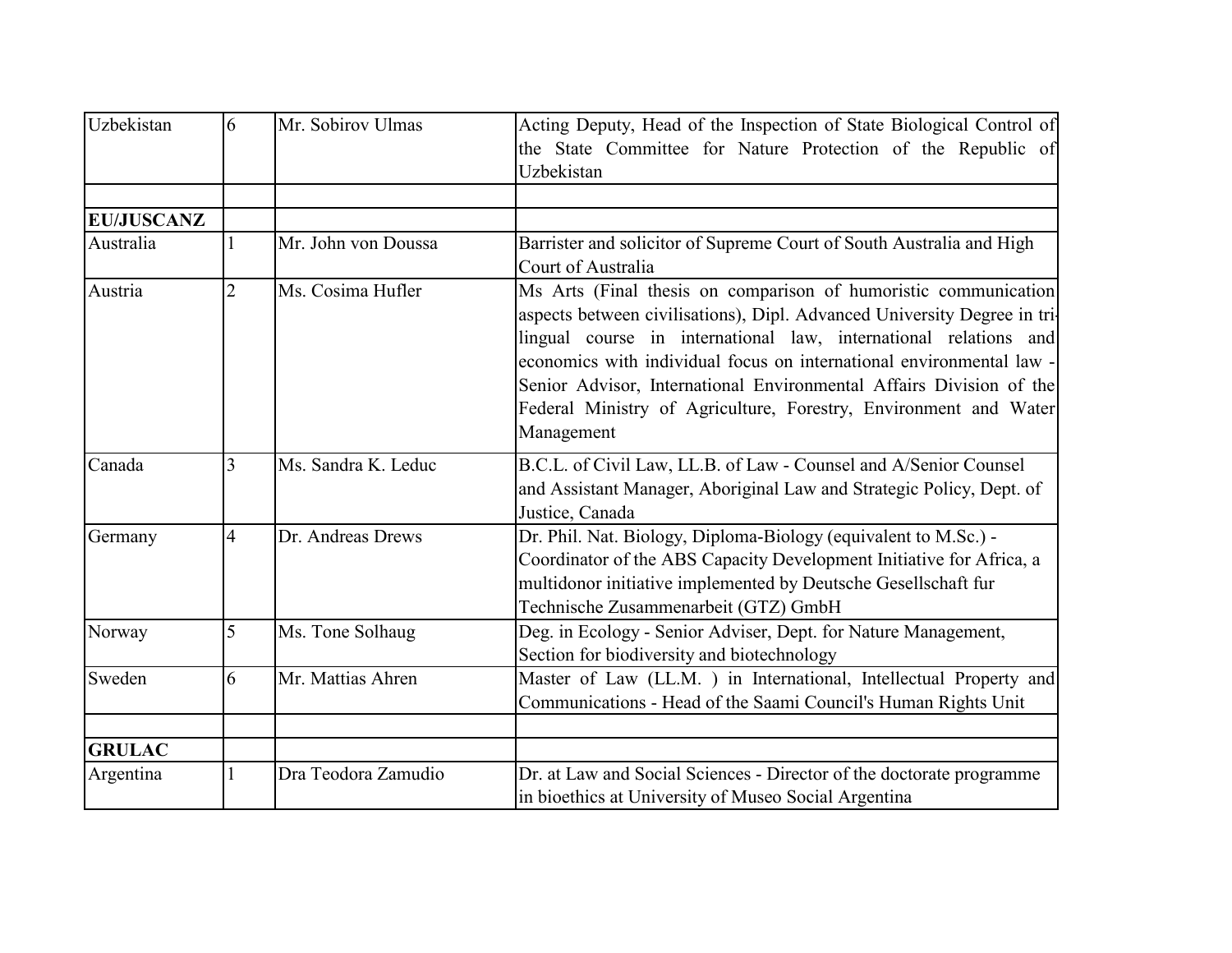| <b>Brazil</b>       | $\overline{2}$ | Mrs. Daniela Guimaraes       | Master of law, University of Brasilia, Law consultant and              |
|---------------------|----------------|------------------------------|------------------------------------------------------------------------|
|                     |                | Goulart                      | administrative coordinator at the genetic heritage department,         |
|                     |                |                              | Biodiversity and forests Secretary, Ministry of Environment            |
| Costa Rica          | 3              | Mrs. Silvia Rodriguez        | Dr. Law, Ms. in Rural Sociology - Volunteer for Red de Coordinacion    |
|                     |                | Cervantes                    | en Biodiversidad                                                       |
| Guatemala           | $\overline{A}$ | Mr. Cesar Augusto Azurdia    | PhD in Genetic Diversity - CBD NFP - Professor at Faculty of           |
|                     |                | Perez                        | Agronomy, University of San Carlos                                     |
| Mexico              | 5              | Mr. José Luis Real Duenas    | Studies in sociology - Assistant Director of Indigenous Peoples,       |
|                     |                |                              | Ministry of Environment (SEMARNAT)                                     |
| St. Lucia           | 6              | Mr. Leslie Charles           | UWI School of continuing studies - February 2008 - February 2009       |
|                     |                |                              | Technical Manager/Partner, Partnership Farm (Anse La Raye),            |
|                     |                |                              | establishment of vegetable and root crop farm                          |
|                     |                |                              |                                                                        |
|                     |                |                              | OBSERVERS                                                              |
|                     |                |                              |                                                                        |
|                     |                |                              | <b>INTERNATIONAL ORGANIZATIONS AND AGREEMENTS</b>                      |
| <b>UNPFII</b>       |                | Prof. Michael Dodson         | Independent Expert UNPFII, Doctorate in Law, Chief Negotiator          |
|                     |                |                              | Native Title Working Group, TK expert                                  |
| <b>WIPO</b>         | $\overline{2}$ | Ms. Begona Venero Aguirre    | Law Degree and Dipl. on International Studies on Industrial Property - |
|                     |                |                              | Head of the Genetic Resources, Traditional Knowledge and               |
|                     |                |                              | Biotechnology Section, WIPO                                            |
|                     |                |                              | <b>NON-GOVERNMENTAL ORGANISATIONS</b>                                  |
|                     |                |                              |                                                                        |
| ECOROPA/            | 3              | Ms. Christine von Weizsacker | President of Ecoropa (European Network of Networker on Ecological)     |
| <b>CBD</b> Alliance |                |                              | Reflection and Action)                                                 |
| Natural Justice /   | 14             | Mr. Kabir Bavikatte          | B.A./LL.B Intellectual Property Law, Biotechnology, Indigenous         |
| <b>CBD</b> Alliance |                |                              | Rights, Human Rights and Law Teaching, Dr. Candidate, Faculty of       |
|                     |                |                              |                                                                        |
|                     |                |                              | <b>INDUSTRY</b>                                                        |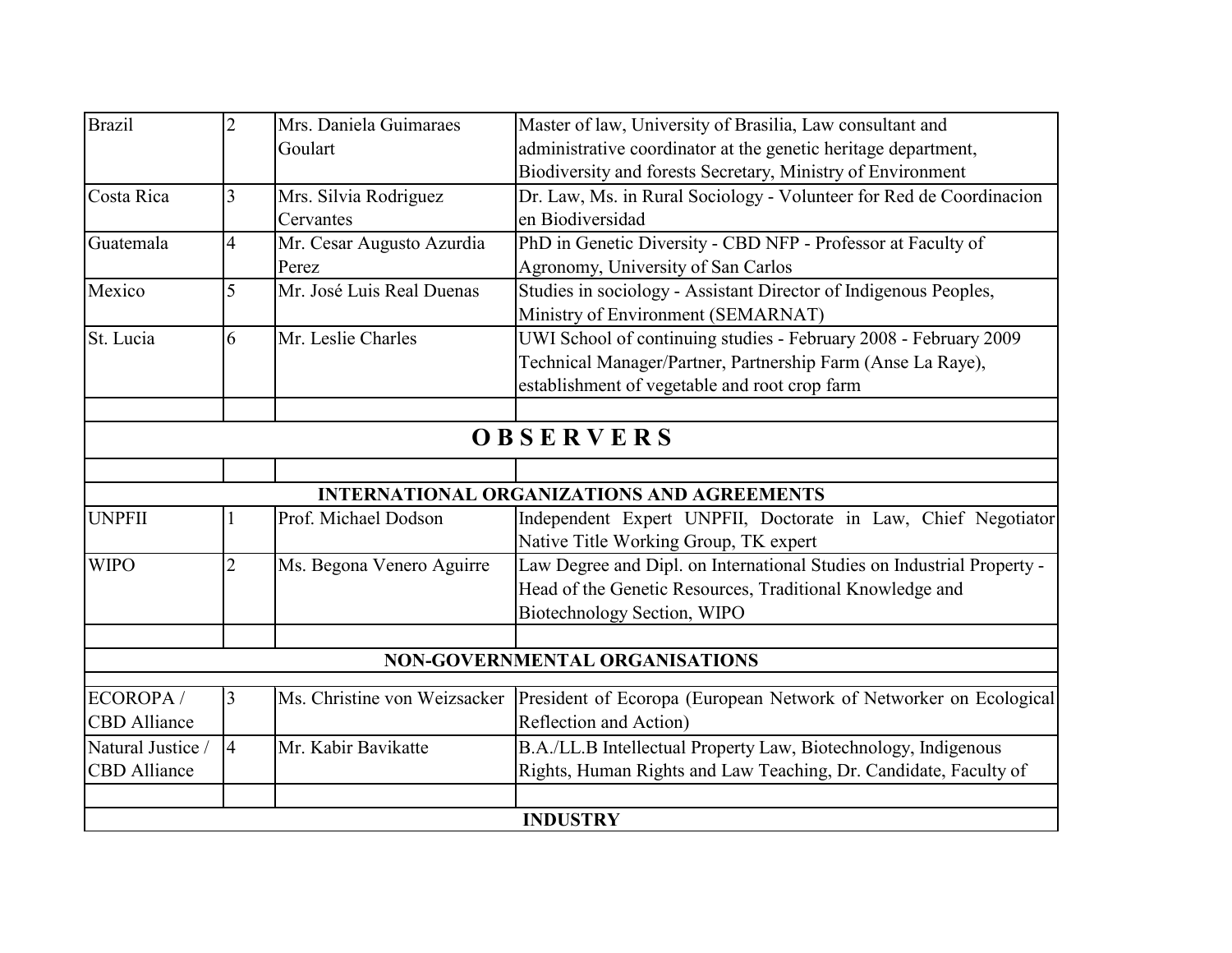| Monsanto<br>Company                                                                                 | 5              | Mr. Michael D. Hauser                 | B.S. degree in Engineering; M.A. degree in International Relations;<br>M.Ed degree in Education and MBA degree - International Policy<br>Manager and Co-Chair of the ICC Task Force on the CBD (nominated<br>by the International Chamber of Commerce (ICC) |
|-----------------------------------------------------------------------------------------------------|----------------|---------------------------------------|-------------------------------------------------------------------------------------------------------------------------------------------------------------------------------------------------------------------------------------------------------------|
|                                                                                                     |                |                                       |                                                                                                                                                                                                                                                             |
|                                                                                                     |                |                                       | <b>RESEARCH INSTITUTIONS / ACADEMIA</b>                                                                                                                                                                                                                     |
| International<br>Institute for<br><b>Environment</b> and                                            | 6              | Dr. Ruchi Pant                        | Lawyer and policy analyst, extensive publications on relevant issues                                                                                                                                                                                        |
| Development -<br>iied                                                                               |                |                                       |                                                                                                                                                                                                                                                             |
| <b>FAIRA</b><br>Australia                                                                           |                | Prof. Martin Nakata                   | PhD at James Cook University - Director and Chair of Australian<br>Indigenous Education Jumbunna Indigenous House of Learning,<br>University of Technology                                                                                                  |
| State of<br>Arunachal<br>Pradesh India                                                              | 8              | Mrs. Topi Basar                       | BA, LL.B, LL.M - Assistant Professor, Faculty of Law, University of<br>Delhi                                                                                                                                                                                |
|                                                                                                     |                |                                       |                                                                                                                                                                                                                                                             |
|                                                                                                     |                |                                       | <b>INDIGENOUS AND LOCAL COMMUNITIES</b>                                                                                                                                                                                                                     |
| Association<br>Ixacavaa de<br>Desarrollo e<br>Informacion<br>Indigena<br>$(ASIDII)$ -<br>Costa Rica |                | Mrs. Victoria Esther Camac<br>Ramirez | Lic. Sociology with a specialization in rural development, Lic.<br>Theology with a specialty in pastoral - Adviser for the Latin American<br>Institute for Capacity Building and indigenous entrepreneurship<br>(ILFOCEIN)                                  |
| Dena Kayeh<br>Institute -<br>Canada                                                                 | $\overline{2}$ | Mr. Merle Craig Alexander             | LL.B Faculty of Law - Legal practitioner in constitutional and<br>aboriginal associate at the Boughton Law Corporation - Canada                                                                                                                             |